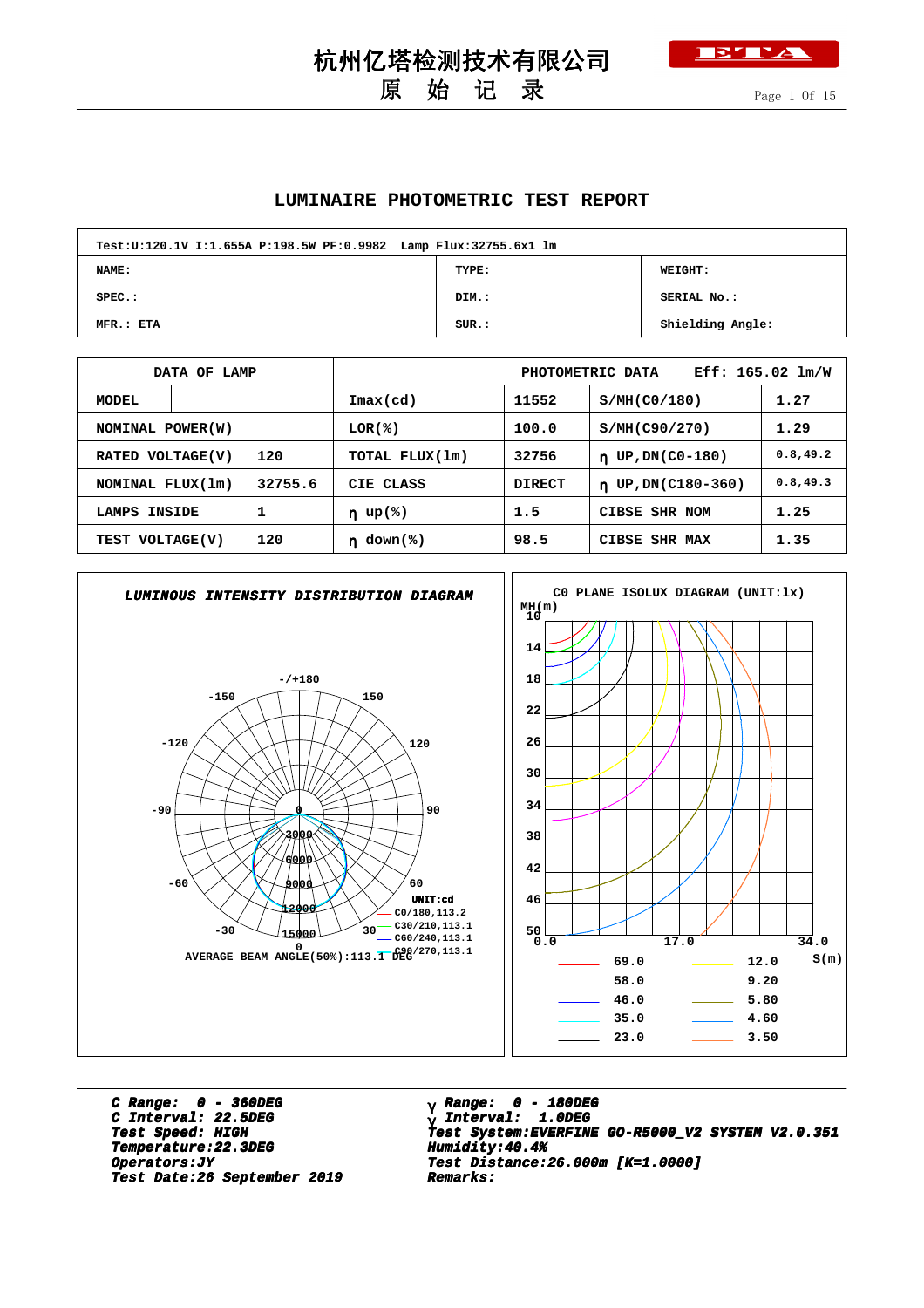## 原 始 记 录

Page 2 Of 15

ETTA

#### **ZONAL FLUX DIAGRAM**

#### **ZONAL FLUX DIAGRAM:**

| γ          | CO.   | C45   | C90   | C135  | C <sub>180</sub>          | C <sub>225</sub> | C270  | C315  | γ           | 0 zone          | $\Phi$ total | %lum, lamp |
|------------|-------|-------|-------|-------|---------------------------|------------------|-------|-------|-------------|-----------------|--------------|------------|
| 10         | 1142  | 1140  | 1136  | 1134  | 1133                      | 1135             | 1138  | 1142  | $0 - 10$    | 1094            | 1094         | 3.34.3.34  |
| 20         | 1096  | 1092  | 1084  | 1078  | 1078                      | 1081             | 1088  | 1096  | $10 - 20$   | 3153            | 4247         | 13,13      |
| 30         | 1016  | 1009  | 996.7 | 988.2 | 987.5                     | 992.3            | 1003  | 1014  | $20 - 30$   | 4832            | 9079         | 27.7,27.7  |
| 40         | 892.5 | 883.7 | 867.2 | 854.5 | 854.4                     | 861.9            | 877.3 | 892.1 | $30 - 40$   | 5895            | 14974        | 45.7,45.7  |
| 50         | 729.2 | 720.3 | 702.3 | 683.4 | 684.3                     | 693.2            | 710.9 | 729.5 | $40 - 50$   | 6119            | 21092        | 64.4,64.4  |
| 60         | 530.6 | 518.5 | 495.3 | 472.9 | 472.2                     | 483.7            | 506.7 | 530.9 | 50- 60      | 5437            | 26529        | 81,81      |
| 70         | 297.6 | 282.9 | 258.1 | 237.9 | 234.6                     | 246.6            | 271.2 | 298.0 | 60-70       | 3815            | 30344        | 92.6, 92.6 |
| 80         | 86.12 | 76.59 | 63.10 | 50.38 | 49.14                     | 55.28            | 67.09 | 83.54 | $70 - 80$   | 1668            | 32012        | 97.7,97.7  |
| 90         | 3.331 | 2.548 | 1.691 | 1.533 | 1.534                     | 1.449            | 2.022 | 3.029 | $80 - 90$   | 237.2           | 32249        | 98.5,98.5  |
| 100        | 1.947 | 2.043 | 2.559 | 2.833 | 2.864                     | 2.816            | 2.256 | 2.070 | 90-100      | 17.19           | 32266        | 98.5,98.5  |
| 110        | 3.982 | 4.848 | 5.979 | 5.216 | 5.241                     | 6.413            | 5.590 | 4.463 | 100-110     | 38.53           | 32305        | 98.6,98.6  |
| 120        | 5.749 | 5.565 | 9.365 | 7.578 | 7.889                     | 7.403            | 8.365 | 5.811 | 110-120     | 62.45           | 32367        | 98.8,98.8  |
| 130        | 7.445 | 10.65 | 12.35 | 12.24 | 8.890                     | 12.89            | 11.99 | 10.17 | 120-130     | 80.68           | 32448        | 99.1, 99.1 |
| 140        | 11.95 | 14.38 | 14.91 | 14.97 | 13.82                     | 14.65            | 15.11 | 12.28 | 130-140     | 95.04           | 32543        | 99.4,99.4  |
| 150        | 11.37 | 16.63 | 16.69 | 13.45 | 12.33                     | 16.90            | 17.29 | 12.54 | $140 - 150$ | 91.13           | 32634        | 99.6,99.6  |
| 160        | 11.59 | 18.43 | 15.66 | 11.64 | 12.29                     | 13.82            | 17.99 | 12.65 | 150-160     | 66.96           | 32701        | 99.8,99.8  |
| 170        | 12.07 | 19.39 | 12.89 | 12.15 | 12.56                     | 12.21            | 18.75 | 13.14 | 160-170     | 40.65           | 32742        | 100,100    |
| 180        | 20.46 | 17.08 | 13.57 | 20.39 | 20.46                     | 17.07            | 13.57 | 20.39 | 170-180     | 14.07           | 32756        | 100,100    |
| <b>DEG</b> |       |       |       |       | LUMINOUS INTENSITY: x10cd |                  |       |       |             | <b>UNIT: 1m</b> |              |            |

**Conical surface Flux(90deg): 18060 lm**

**%lum = 55.1% %lamp = 55.1%**

**Conical surface Flux(120deg): 26529 lm**

**%lum = 81.0% %lamp = 81.0%**

> **C Range: 0 - 360DEG C Interval: 22.5DEG Temperature:22.3DEG Humidity:40.4% Temperature:22.3DEG Humidity:40.4% Test Date:26 September 2019 Remarks: Date:26 September 2019 Remarks:**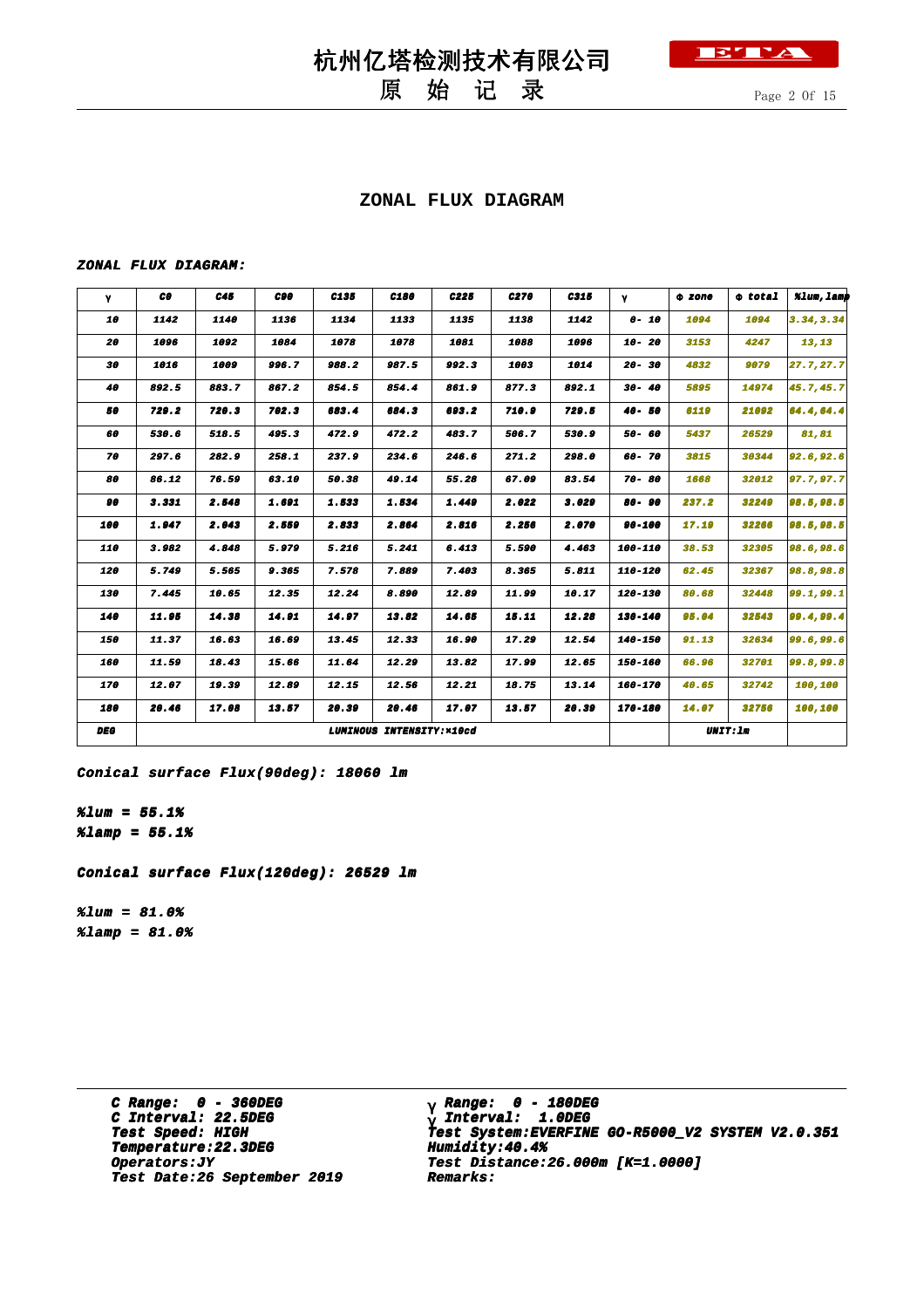

## 原 始 记 录

杭州亿塔检测技术有限公司

Page 3 Of 15

#### **LUMINANCE LIMITATION CURVES**

| Test:U:120.1V I:1.655A P:198.5W PF:0.9982 Lamp Flux:32755.6x1 lm |       |                  |  |  |  |  |  |  |  |  |
|------------------------------------------------------------------|-------|------------------|--|--|--|--|--|--|--|--|
| NAME:                                                            | TYPE: | <b>WEIGHT:</b>   |  |  |  |  |  |  |  |  |
| $SPEC.$ :                                                        | DIM.: | SERIAL No.:      |  |  |  |  |  |  |  |  |
| MFR.: ETA                                                        | SUR.: | Shielding Angle: |  |  |  |  |  |  |  |  |

|                           |                    |          |              | LUMINANCE LIMITATION CURVES |                  |              |                |                          |                                      |
|---------------------------|--------------------|----------|--------------|-----------------------------|------------------|--------------|----------------|--------------------------|--------------------------------------|
| GLARE                     | CLASS              |          |              |                             | ILLUMINANCE (1x) |              |                |                          |                                      |
| 1.15                      | $\mathbb{A}$       | 2000     | 1000         | 500                         | $\leq$ = 300     |              |                |                          |                                      |
| 1.50                      | B                  |          | 2000         | 1000                        | 500              | $\leq$ = 300 |                |                          |                                      |
| 1.85                      | C                  |          |              | 2000                        | 1000             | 500          | $\leq$ = 300   |                          |                                      |
| 2.20                      | $\mathbb{D}$       |          |              |                             | 2000             | 1000         | 500            | $\leq$ = 300             |                                      |
| 2.55                      | $\mathbf{E}% _{0}$ |          |              |                             |                  | 2000         | 1000           | 500                      | $\leq$ = 300                         |
| G(DEG)                    |                    | $\alpha$ | $\mathbf b$  | $\mathbf{C}$                | d                | e            | f              | g                        | h                                    |
| 85<br>75<br>65            | a b                |          | $\mathbf{g}$ | $\mathbf h$                 |                  |              |                |                          | $^8$ 6<br>$\overline{4}$<br>3<br>a/h |
| 55                        |                    |          |              |                             |                  |              |                |                          | 2                                    |
| $45\frac{1}{8}$<br>CO/180 | 1000               | 2        | 3<br>C90/270 | 5<br>4                      | 8<br>6           | 10000        | $\mathfrak{D}$ | 3<br>LUMINANCE (cd/(m2)) | 1<br>4                               |

|        | LUMINANCE cd/(m2) |         |  |  |  |  |  |  |  |  |
|--------|-------------------|---------|--|--|--|--|--|--|--|--|
| G(DEG) | CO/180            | C90/270 |  |  |  |  |  |  |  |  |
| 85     | 159826            | 78051   |  |  |  |  |  |  |  |  |
| 80     | 275539            | 201886  |  |  |  |  |  |  |  |  |
| 75     | 390039            | 321048  |  |  |  |  |  |  |  |  |
| 70     | 483463            | 419163  |  |  |  |  |  |  |  |  |
| 65     | 551239            | 498454  |  |  |  |  |  |  |  |  |
| 60     | 589605            | 550286  |  |  |  |  |  |  |  |  |
| 55     | 616471            | 585937  |  |  |  |  |  |  |  |  |
| 50     | 630236            | 607016  |  |  |  |  |  |  |  |  |
| 45     | 639679            | 620088  |  |  |  |  |  |  |  |  |

**C Range: 0 - 360DEG C Interval: 22.5DEG Temperature:22.3DEG Humidity:40.4% Temperature:22.3DEG Humidity:40.4% Test Date:26 September 2019 Remarks: Date:26 September 2019 Remarks:**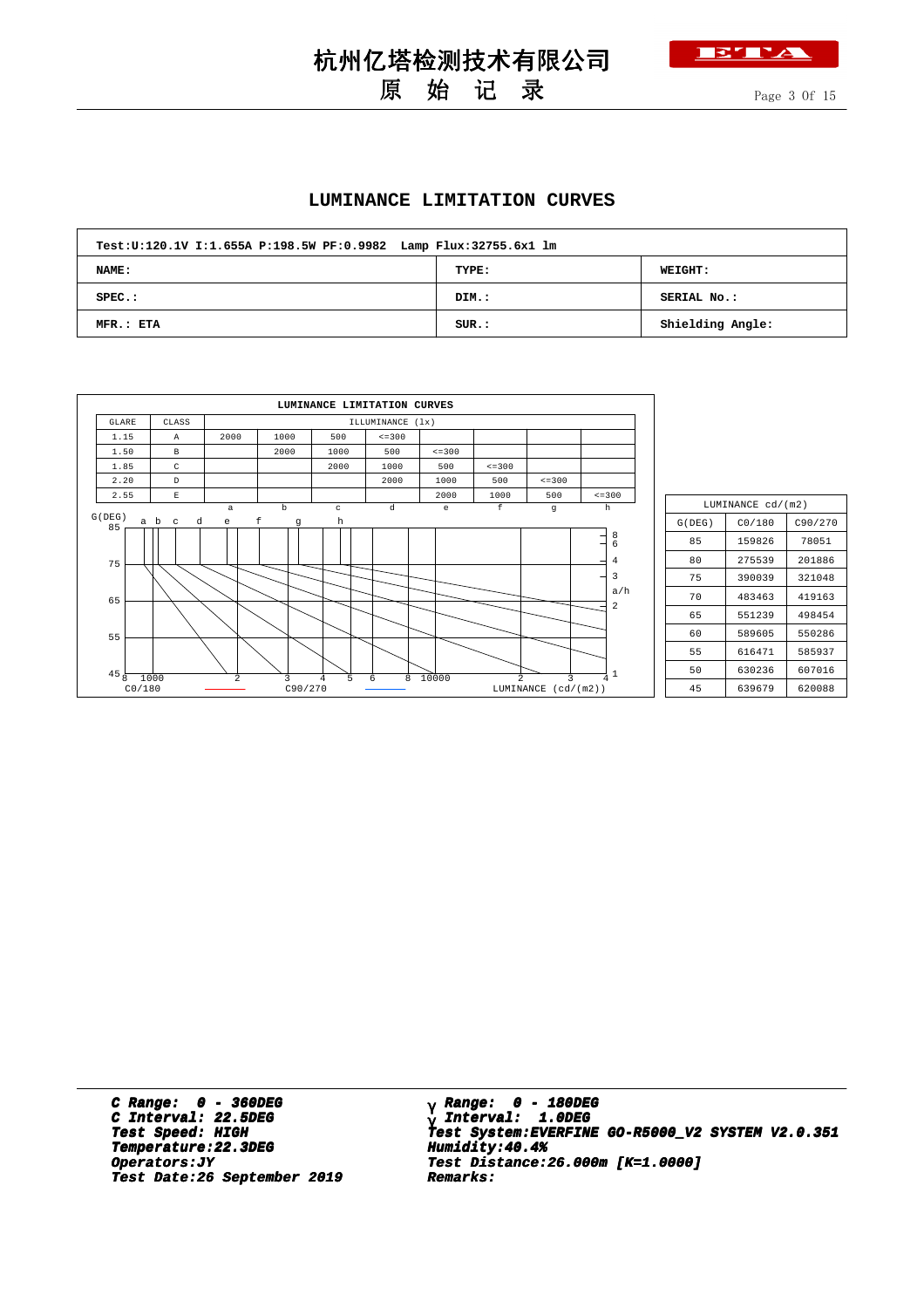

## 原 始 记 录

#### **CU AND LUMINAIRE BUDGETARY ESTIMATE DIAGRAM**

| NAME:                |             |                               |            |             |            | Test:U:120.1V I:1.655A P:198.5W PF:0.9982    Lamp Flux:32755.6x1    lm |            |                      |            |                                 |            |               |                   |            |            |            |
|----------------------|-------------|-------------------------------|------------|-------------|------------|------------------------------------------------------------------------|------------|----------------------|------------|---------------------------------|------------|---------------|-------------------|------------|------------|------------|
|                      |             |                               |            |             |            |                                                                        |            | TYPE:                |            |                                 |            | WEIGHT:       |                   |            |            |            |
| SPEC.:               |             |                               |            |             |            |                                                                        |            | DIM.:<br>SERIAL No.: |            |                                 |            |               |                   |            |            |            |
| MFR.: ETA            |             |                               |            |             |            |                                                                        |            | SUR.:                |            |                                 |            |               | Shielding Angle:  |            |            |            |
| paa                  |             | 80%                           |            |             | 70%        |                                                                        |            | 50%                  |            |                                 | 30%        |               |                   | 10%        |            | 0          |
| ρW                   | 50%         | 30%                           | 10%        | 50%         | 30%        | 10%                                                                    | 50%        | 30%                  | 10%        | 50%                             | 30%        | 10%           | 50%               | 30%        | 10%        | 0          |
| ρfσ                  |             | 20%                           |            |             | 20%        |                                                                        |            | 20%                  |            |                                 | 20%        |               |                   | 20%        |            | 0          |
| <b>RCR</b>           |             | <b>RCR: Room Cavity Ratio</b> |            |             |            |                                                                        |            |                      |            | Coefficients of Utilization(CU) |            |               |                   |            |            |            |
| 0.0                  | 1.19        | 1.19                          | 1.19       | 1.16        | 1.16       | 1.16                                                                   | 1.10       | 1.10                 | 1.10       | 1.05                            | 1.05       | 1.05          | 1.01              | 1.01       | 1.01       | .98        |
| 1.0                  | 1.05        | 1.01                          | . 97       | 1.02        | .99        | . 95                                                                   | .98        | . 95                 | . 92       | . 94                            | . 91       | .89           | .90               | .88        | .86        | .84        |
| 2.0<br>3.0           | . 92<br>.81 | .85<br>.73                    | .80<br>.66 | . 90<br>.79 | .84<br>.72 | .79<br>.66                                                             | .86<br>.76 | .81<br>.69           | .76<br>.64 | .82<br>.73                      | .78<br>.67 | .75<br>.63    | .79<br>.70        | .76<br>.66 | .73<br>.62 | .70<br>.60 |
| 4.0                  | .71         | .63                           | . 56       | .70         | .62        | . 56                                                                   | .67        | .60                  | . 55       | .65                             | . 59       | .54           | .63               | .57        | .53        | .51        |
| 5.0                  | .64         | .55                           | . 48       | .63         | .54        | . 48                                                                   | .60        | .53                  | .47        | .58                             | . 52       | .47           | . 56              | .51        | . 46       | . 44       |
| 6.0                  | . 57        | . 49                          | . 42       | . 56        | .48        | . 42                                                                   | .54        | . 47                 | . 42       | .53                             | . 46       | . 41          | .51               | . 45       | .41        | . 39       |
| 7.0                  | . 52        | . 43                          | . 37       | . 51        | . 43       | . 37                                                                   | .49        | . 42                 | . 37       | . 48                            | . 41       | . 36          | . 46              | . 41       | . 36       | . 34       |
| 8.0                  | .47         | . 39                          | .33        | .47         | .39        | .33                                                                    | .45        | .38                  | . 33       | . 44                            | .37        | .32           | .43               | . 37       | .32        | . 30       |
| 9.0                  | . 44        | . 35                          | . 30       | . 43        | .35        | .30                                                                    | . 42       | .34                  | . 30       | . 40                            | .34        | . 29          | . 39              | . 33       | .29        | .27        |
| 10.0                 | .40         | .32                           | .27        | .40         | .32        | .27                                                                    | .38        | . 32                 | . 27       | .37                             | .31        | .27           | . 36              | . 31       | .26        | .25        |
| 50<br>40<br>30<br>20 |             | 7.                            | H-8        |             |            |                                                                        |            |                      |            |                                 |            |               |                   |            |            |            |
| 10<br>9<br>8         |             |                               |            |             |            |                                                                        |            |                      |            |                                 |            | <b>FLUX</b>   | <b>CONDITIONS</b> |            | 1000lm     |            |
| 7<br>6               | ŋ. 5        |                               |            |             |            |                                                                        |            |                      |            |                                 |            | <b>FACTOR</b> |                   |            | 0.70       |            |
|                      |             |                               |            |             |            |                                                                        |            |                      |            |                                 |            | <b>Hdown</b>  |                   |            | 0.00m      |            |
| 5                    |             |                               |            |             |            |                                                                        |            |                      |            |                                 |            | Hwork         |                   |            | 0.80m      |            |
|                      |             |                               |            |             |            |                                                                        |            |                      |            |                                 |            | Ework(AVE)    |                   |            | 100lx      |            |
|                      |             |                               |            |             |            |                                                                        |            |                      |            |                                 |            | $\rho$ (%)    |                   | cc         | w          | fc         |
|                      |             |                               |            |             |            |                                                                        |            |                      |            |                                 |            |               |                   | 70         | 50         | 30         |
| 4<br>3<br>$2_{10}$   |             |                               |            |             |            |                                                                        |            |                      |            |                                 |            |               |                   | 50         | 30         | 20         |

**C Range: 0 - 360DEG C Interval: 22.5DEG Temperature:22.3DEG Humidity:40.4% Temperature:22.3DEG Humidity:40.4% Test Date:26 September 2019 Remarks: Date:26 September 2019 Remarks:**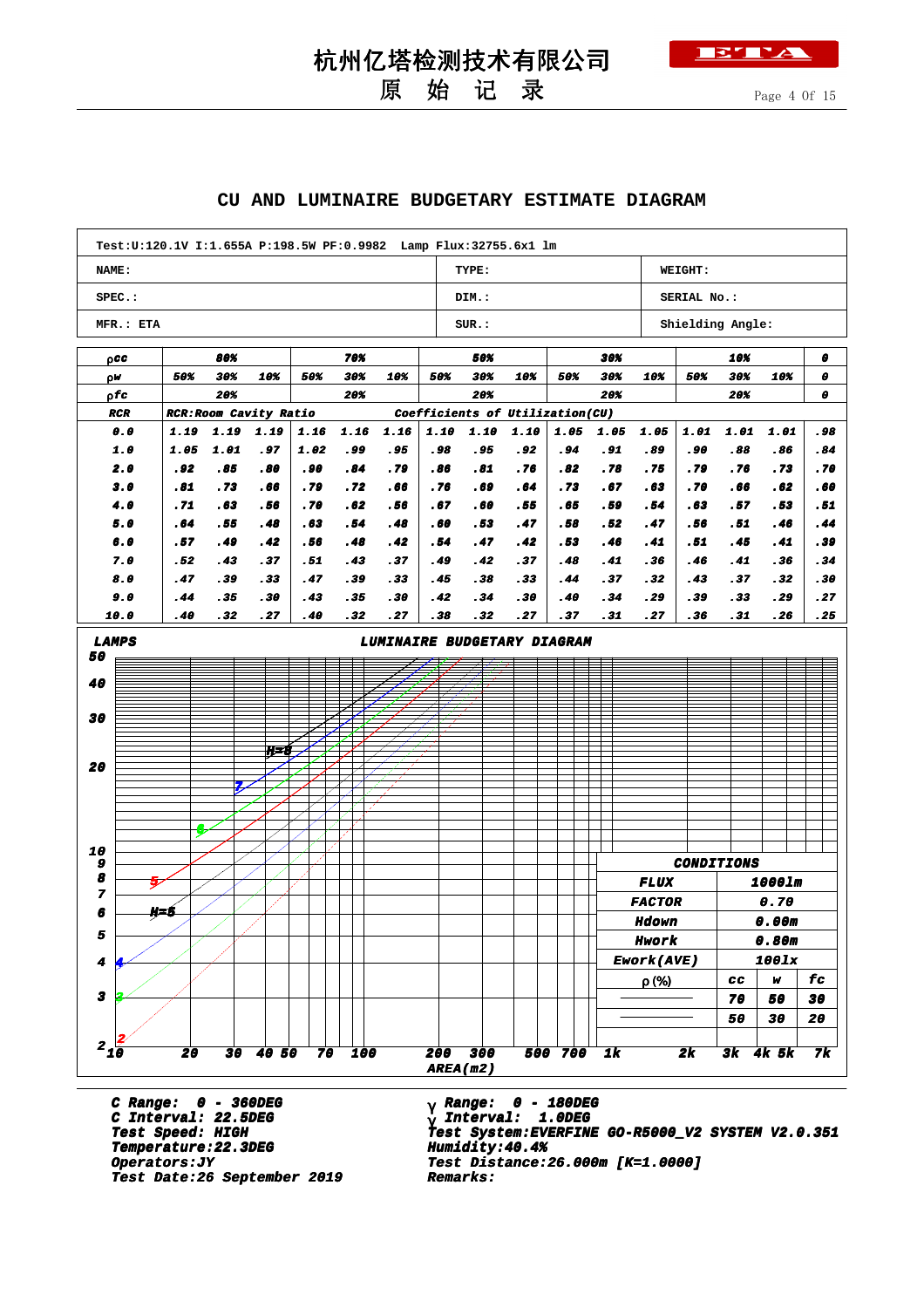

原 始 记 录

Page 5 Of 15

#### **WEC AND CCEC**

| Test:U:120.1V I:1.655A P:198.5W PF:0.9982 Lamp Flux:32755.6x1 lm |       |                  |  |  |  |  |  |  |  |  |  |
|------------------------------------------------------------------|-------|------------------|--|--|--|--|--|--|--|--|--|
| <b>NAME:</b>                                                     | TYPE: | <b>WEIGHT:</b>   |  |  |  |  |  |  |  |  |  |
| $SPEC.$ :                                                        | DIM.: | SERIAL No.:      |  |  |  |  |  |  |  |  |  |
| MFR.: ETA                                                        | SUR.: | Shielding Angle: |  |  |  |  |  |  |  |  |  |

| 0CC                |     | 80% |                              |     | 70% |                                  |     | 50% |                                                             |     | 30% |                |     | 10% |                                                                               | 0 |  |
|--------------------|-----|-----|------------------------------|-----|-----|----------------------------------|-----|-----|-------------------------------------------------------------|-----|-----|----------------|-----|-----|-------------------------------------------------------------------------------|---|--|
| 0W                 | 50% | 30% | 10%                          | 50% | 30% | 10%                              | 50% | 30% | 10%                                                         | 50% | 30% | 10%            | 50% | 30% | 10%                                                                           | 0 |  |
| 0 fc               |     | 20% |                              |     | 20% |                                  |     | 20% |                                                             |     | 20% |                |     | 20% |                                                                               | 0 |  |
| <b>RCR</b>         |     |     | <b>RCR:ROOM Cavity Ratio</b> |     |     |                                  |     |     | <b>Wall Exitance Coeffcients(WEC)</b>                       |     |     |                |     |     |                                                                               |   |  |
| 0.0                |     |     |                              |     |     |                                  |     |     |                                                             |     |     |                |     |     |                                                                               |   |  |
| 1.0                |     |     |                              |     |     |                                  |     |     |                                                             |     |     |                |     |     | ا145. 140. 141. 241. 146. 153. 249. 153. 166. 150. 160. 160. 169. 164. 288.   |   |  |
| 2.0                |     |     |                              |     |     |                                  |     |     | 043، 138، 247، 247، 143، 258، 246، 149، 270، 149، 152، 277، |     |     |                |     |     | .236.134.042                                                                  |   |  |
| 3.0                |     |     |                              |     |     |                                  |     |     | 39، 127، 233، 40، 132، 243، 941، 136، 254، 941، 138، 260،   |     |     |                |     |     | .223 .124 .038                                                                |   |  |
| 4.0                |     |     |                              |     |     | .242.126.236.236.242.242.        |     |     | .227 .120 .036                                              |     |     | .218 .117 .035 |     |     | .209.114.035                                                                  |   |  |
| 5.0                |     |     |                              |     |     | ا033. 113. 220. 033. 115. 225.   |     |     | .211 .110 .032\                                             |     |     | .203 .107 .032 |     |     | .196.105.031                                                                  |   |  |
| 6.0                |     |     |                              |     |     |                                  |     |     | .209. 101. 197 030. 04. 205. 030. 105. 209.                 |     |     | .190.099.029   |     |     | .183.096.029                                                                  |   |  |
| 7.0                |     |     |                              |     |     | ا 027. 096. 192.  027. 097. 195. |     |     | $.185$ .093 .027                                            |     |     | .178 .091 .027 |     |     | .172 .089 .026                                                                |   |  |
| 8.0                |     |     |                              |     |     | .183.089.025 .180.088.025        |     |     |                                                             |     |     |                |     |     | $\,$ .083 .087 .025 .167 .085 .024 .162 .083 .024 .                           |   |  |
| 9.0                |     |     |                              |     |     |                                  |     |     | 230. 079. 158. 232. 081. 233. 233. 082. 163. 083. 172.      |     |     |                |     |     | .153 .078 .022                                                                |   |  |
| <i><b>10.0</b></i> |     |     |                              |     |     |                                  |     |     |                                                             |     |     |                |     |     | .121. 073. 144.  231. 074. 074.  231. 075. 074. 077. 079. 079. 022. 078. 162. |   |  |
|                    |     |     |                              |     |     |                                  |     |     |                                                             |     |     |                |     |     |                                                                               |   |  |

| 0CC        |                                                                                    | 80% |     |     | 70% |     |     | 50% |     |     | 30% |     |     | 10% |     | 0 |
|------------|------------------------------------------------------------------------------------|-----|-----|-----|-----|-----|-----|-----|-----|-----|-----|-----|-----|-----|-----|---|
| 0W         | 50%                                                                                | 30% | 10% | 50% | 30% | 10% | 50% | 30% | 10% | 50% | 30% | 10% | 50% | 30% | 10% | 0 |
| o fa       |                                                                                    | 20% |     |     | 20% |     |     | 20% |     |     | 20% |     |     | 20% |     | o |
| <b>RCR</b> | RCR: Room Cavity Ratio (Ceiling Cavity Exitance Coefficients (CCEC)                |     |     |     |     |     |     |     |     |     |     |     |     |     |     |   |
| 0.0        | 220. 222. 202. 368. 368. 068. 118. 118. 118. 113. 173. 202. 202. 202.              |     |     |     |     |     |     |     |     |     |     |     |     |     |     |   |
| 1.0        | 017. 103. 2021. 2031. 057. 064. 088. 1099. 112. 127. 144. 158. 168. 168. 191. 101. |     |     |     |     |     |     |     |     |     |     |     |     |     |     |   |
| 2.0        | .182 .144 .112, .155 .051, .067 .067 .066 .067 .107 .084 .154 .112 .154 .182 .184  |     |     |     |     |     |     |     |     |     |     |     |     |     |     |   |
| 3.0        | 010. 014. 019. 031. 044. 059. 059. 076. 013. 076. 076. 076. 088. 126. 175.         |     |     |     |     |     |     |     |     |     |     |     |     |     |     |   |
| 4.0        | 009. 13. 018. 026. 040. 057. 058. 068. 099. 062. 057. 143. 072. 113. 167.          |     |     |     |     |     |     |     |     |     |     |     |     |     |     |   |
| 5.0        | 007. 12 218. 222. 236. 255. 257. 262. 263. 255. 269. 157. [160. 102. 160.          |     |     |     |     |     |     |     |     |     |     |     |     |     |     |   |
| 6.0        | 006. 110. 107.  109. 034. 053.  108. 1057. 032. 045. 052. 151.  102. 054. 153.     |     |     |     |     |     |     |     |     |     |     |     |     |     |     |   |
| 7.0        | 006. 1010. 1016. 031. 031. 051. 028. 053. 087. 040. 126. 126. 046. 087. 146.       |     |     |     |     |     |     |     |     |     |     |     |     |     |     |   |
| 8.0        | 005. 100. 206. 206. 209. 209. 206. 206. 208. 206. 2071. 21. 241. 208. 208.         |     |     |     |     |     |     |     |     |     |     |     |     |     |     |   |
| 9.0        | 005. 009. 015. 014. 028. 047. 023. 047. 080. 033. 066. 077. 038. 077. 038.         |     |     |     |     |     |     |     |     |     |     |     |     |     |     |   |
| 10.0       | .004. 009. 15 113. 226. 145 122. 044. 177 130. 163. 111 155. 172                   |     |     |     |     |     |     |     |     |     |     |     |     |     |     |   |

**C Range: 0 - 360DEG C Interval: 22.5DEG Temperature:22.3DEG Humidity:40.4% Temperature:22.3DEG Humidity:40.4% Test Date:26 September 2019 Remarks: Date:26 September 2019 Remarks:**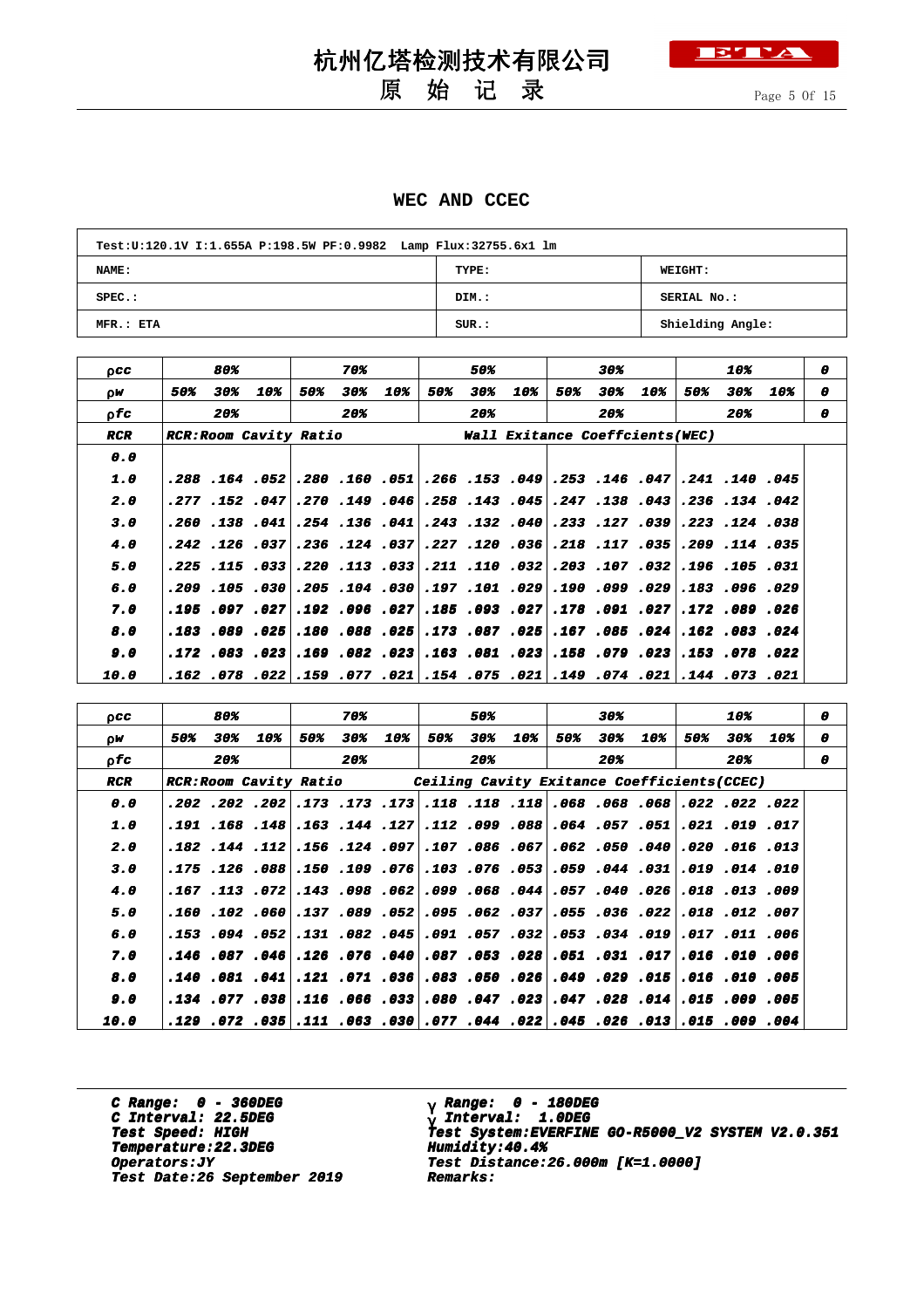## 原 始 记 录



Page 6 Of 15

#### **UGR(Unified Glare Rating) Table**

| Test:U:120.1V I:1.655A P:198.5W PF:0.9982 Lamp Flux:32755.6x1 lm |                                                    |                  |      |      |      |                 |                |      |                  |      |      |  |
|------------------------------------------------------------------|----------------------------------------------------|------------------|------|------|------|-----------------|----------------|------|------------------|------|------|--|
| NAME:                                                            |                                                    |                  |      |      |      | TYPE:           |                |      | WEIGHT:          |      |      |  |
| $SPEC.$ :                                                        |                                                    |                  |      |      |      | DIM.:           |                |      | SERIAL No.:      |      |      |  |
| MFR.: ETA                                                        |                                                    |                  |      |      |      | SUR.:           |                |      | Shielding Angle: |      |      |  |
| ceiling/cavity                                                   |                                                    | 0.7              | 0.7  | 0.5  | 0.5  | 0.3             | 0.7            | 0.7  | 0.5              | 0.5  | 0.3  |  |
| walls                                                            |                                                    | 0.5              | 0.3  | 0.5  | 0.3  | 0.3             | 0.5            | 0.3  | 0.5              | 0.3  | 0.3  |  |
|                                                                  | working plane<br>0.2<br>0.2<br>0.2<br>0.2          |                  |      |      |      | 0.2             | 0.2            | 0.2  | 0.2              | 0.2  | 0.2  |  |
| Room dimensions                                                  |                                                    | Viewed crosswise |      |      |      |                 | Viewed endwise |      |                  |      |      |  |
| $2H y =$<br>$x =$                                                | 2H                                                 | 35.3             | 36.8 | 35.6 | 37.0 | 37.2            | 35.1           | 36.5 | 35.4             | 36.8 | 37.0 |  |
|                                                                  | 3H                                                 | 36.6             | 38.0 | 36.9 | 38.2 | 38.5            | 36.2           | 37.6 | 36.5             | 37.8 | 38.1 |  |
|                                                                  | <b>4H</b>                                          | 37.0             | 38.3 | 37.3 | 38.6 | 38.8            | 36.5           | 37.8 | 36.9             | 38.1 | 38.4 |  |
|                                                                  | 6H                                                 | 37.2             | 38.4 | 37.5 | 38.7 | 39.0            | 36.6           | 37.8 | 37.0             | 38.1 | 38.4 |  |
|                                                                  | <b>8H</b>                                          | 37.2             | 38.4 | 37.6 | 38.7 | 39.0            | 36.6           | 37.8 | 37.0             | 38.1 | 38.4 |  |
|                                                                  | 12H                                                | 37.2             | 38.3 | 37.5 | 38.6 | 38.9            | 36.6           | 37.7 | 36.9             | 38.0 | 38.3 |  |
|                                                                  |                                                    |                  |      |      |      |                 |                |      |                  |      |      |  |
| <b>4H</b>                                                        | <b>2H</b>                                          | 35.8             | 37.1 | 36.2 | 37.4 | 37.7            | 35.6           | 36.9 | 36.0             | 37.2 | 37.5 |  |
|                                                                  | 3H                                                 | 37.3             | 38.4 | 37.6 | 38.7 | 39.0            | 36.9           | 38.1 | 37.3             | 38.4 | 38.7 |  |
|                                                                  | <b>4H</b>                                          | 37.8             | 38.8 | 38.2 | 39.1 | 39.5            | 37.3           | 38.4 | 37.7             | 38.7 | 39.1 |  |
|                                                                  | 6H                                                 | 38.0             | 38.9 | 38.4 | 39.3 | 39.7            | 37.5           | 38.4 | 37.9             | 38.8 | 39.2 |  |
|                                                                  | <b>8H</b>                                          | 38.1             | 38.9 | 38.5 | 39.3 | 39.7            | 37.5           | 38.3 | 37.9             | 38.7 | 39.1 |  |
|                                                                  | 12H                                                | 38.0             | 38.8 | 38.5 | 39.2 | 39.7            | 37.5           | 38.2 | 37.9             | 38.7 | 39.1 |  |
| 8H                                                               | <b>4H</b>                                          | 37.9             | 38.7 | 38.3 | 39.1 | 39.5            | 37.5           | 38.3 | 37.9             | 38.7 | 39.1 |  |
|                                                                  | <b>6H</b>                                          | 38.2             | 38.9 | 38.7 | 39.3 | 39.8            | 37.7           | 38.4 | 38.2             | 38.8 | 39.3 |  |
|                                                                  | <b>8H</b>                                          | 38.3             | 38.9 | 38.8 | 39.3 | 39.8            | 37.8           | 38.4 | 38.2             | 38.8 | 39.3 |  |
|                                                                  | 12H                                                | 38.3             | 38.8 | 38.8 | 39.3 | 39.8            | 37.7           | 38.3 | 38.2             | 38.7 | 39.2 |  |
|                                                                  |                                                    |                  |      |      |      |                 |                |      |                  |      |      |  |
| <b>12H</b>                                                       | <b>4H</b>                                          | 37.8             | 38.6 | 38.3 | 39.0 | 39.5            | 37.5           | 38.2 | 37.9             | 38.6 | 39.1 |  |
|                                                                  | <b>6H</b>                                          | 38.2             | 38.8 | 38.7 | 39.3 | 39.7            | 37.7           | 38.3 | 38.2             | 38.8 | 39.3 |  |
| <b>8H</b><br>38.3<br>38.8<br>38.8<br>39.3                        |                                                    |                  |      |      |      | 39.8            | 37.8           | 38.3 | 38.3             | 38.8 | 39.3 |  |
|                                                                  | Variations with the observer position at spacings: |                  |      |      |      |                 |                |      |                  |      |      |  |
| $S = 1.0H$<br>$+ 0.2 / - 0.3$                                    |                                                    |                  |      |      |      |                 | + 0.2 / - 0.3  |      |                  |      |      |  |
| <b>1.5H</b><br>+ 0.2 / - 0.4                                     |                                                    |                  |      |      |      |                 | + 0.2 / - 0.5  |      |                  |      |      |  |
| <b>2.0H</b><br>$+ 0.3 / - 0.3$                                   |                                                    |                  |      |      |      | $+ 0.3 / - 0.4$ |                |      |                  |      |      |  |

**CIE Pub.117 Corrected 32756 lm Total Lamp Luminous Flux.(8log(F/F0) = 12.1)**

**C Range: 0 - 360DEG C Interval: 22.5DEG Temperature:22.3DEG Humidity:40.4% Temperature:22.3DEG Humidity:40.4% Test Date:26 September 2019 Remarks: Date:26 September 2019 Remarks:**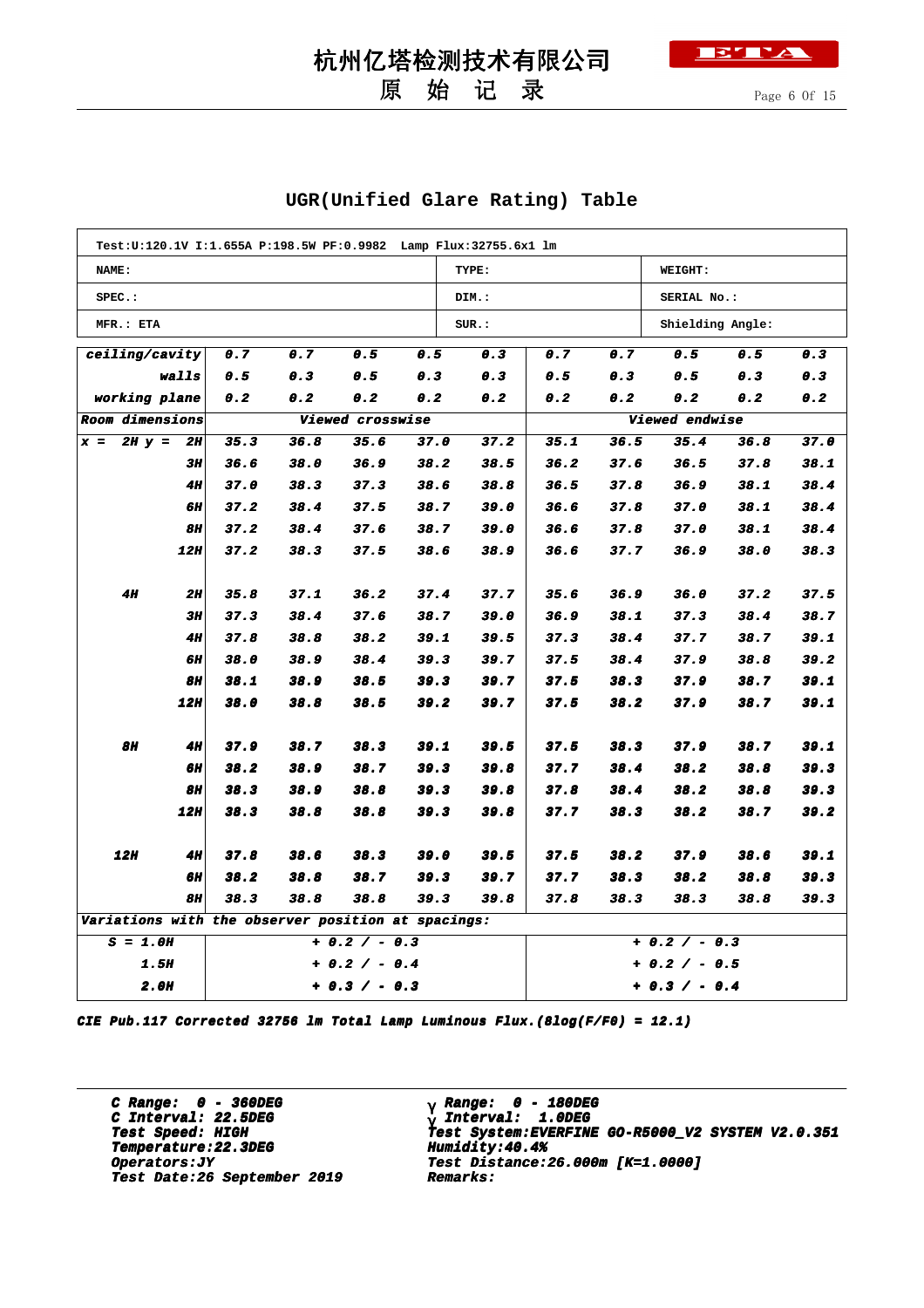

## 杭州亿塔检测技术有限公司 原 始 记 录

#### **UTILIZATION FACTORS TABLE**

| Test: U:120.1V I:1.655A P:198.5W PF: 0.9982 Lamp Flux: 32755.6x1 lm |       |                  |  |  |  |  |  |  |  |  |  |
|---------------------------------------------------------------------|-------|------------------|--|--|--|--|--|--|--|--|--|
| NAME:                                                               | TYPE: | <b>WEIGHT:</b>   |  |  |  |  |  |  |  |  |  |
| $SPEC.$ :                                                           | DIM.: | SERIAL No.:      |  |  |  |  |  |  |  |  |  |
| MFR.: ETA                                                           | SUR.: | Shielding Angle: |  |  |  |  |  |  |  |  |  |

|                                  |     |     |                               |     | <b>REFLECTANCE</b> |                   |     |     |                 |                  |
|----------------------------------|-----|-----|-------------------------------|-----|--------------------|-------------------|-----|-----|-----------------|------------------|
| Ceiling                          | 0.8 | 0.8 | 0.8                           | 0.7 | 0.7                | 0.7               | 0.5 | 0.5 | 0.5             | $\boldsymbol{0}$ |
| Walls                            | 0.7 | 0.5 | 0.3                           | 0.7 | 0.5                | 0.3               | 0.7 | 0.5 | 0.3             | $\boldsymbol{0}$ |
| Working plane                    | 0.2 | 0.2 | 0.2                           | 0.2 | 0.2                | 0.2               | 0.2 | 0.2 | 0.2             | 0                |
| <b>ROOM INDEX</b>                |     |     | UTILIZATION FACTORS (PERCENT) |     |                    | $k(RI)$ x RCR = 5 |     |     |                 |                  |
| $k = 0.60$                       | 58  | 46  | 40                            | 57  | 46                 | 39                | 56  | 46  | 39              | 33               |
| 0.80                             | 68  | 57  | 50                            | 67  | 56                 | 49                | 65  | 55  | 49              | 42               |
| 1.00                             | 77  | 66  | 59                            | 76  | 65                 | 59                | 73  | 66  | 58              | 51               |
| 1.25                             | 84  | 74  | 67                            | 82  | 73                 | 66                | 80  | 71  | 66              | 58               |
| 1.50                             | 89  | 79  | 73                            | 87  | 78                 | 72                | 84  | 77  | 71              | 63               |
| 2.00                             | 96  | 88  | 81                            | 94  | 86                 | 81                | 90  | 84  | 79              | 71               |
| 2.50                             | 100 | 92  | 86                            | 97  | 91                 | 85                | 93  | 88  | 83              | 75               |
| 3.00                             | 103 | 96  | 91                            | 101 | 95                 | 90                | 96  | 92  | 88              | 79               |
| 4.00                             | 107 | 101 | 97                            | 104 | 100                | 96                | 100 | 96  | 93              | 83               |
| 5.00                             | 109 | 105 | 101                           | 107 | 102                | وو                | 102 | وو  | 96              | 86               |
| <b>ROOM INDEX</b>                |     |     |                               |     | UF(total)          |                   |     |     |                 | Direct           |
| According to DIN EN 13032-2 2004 |     |     |                               |     |                    | <b>Suspended</b>  |     |     | $SHRNOM = 1.25$ |                  |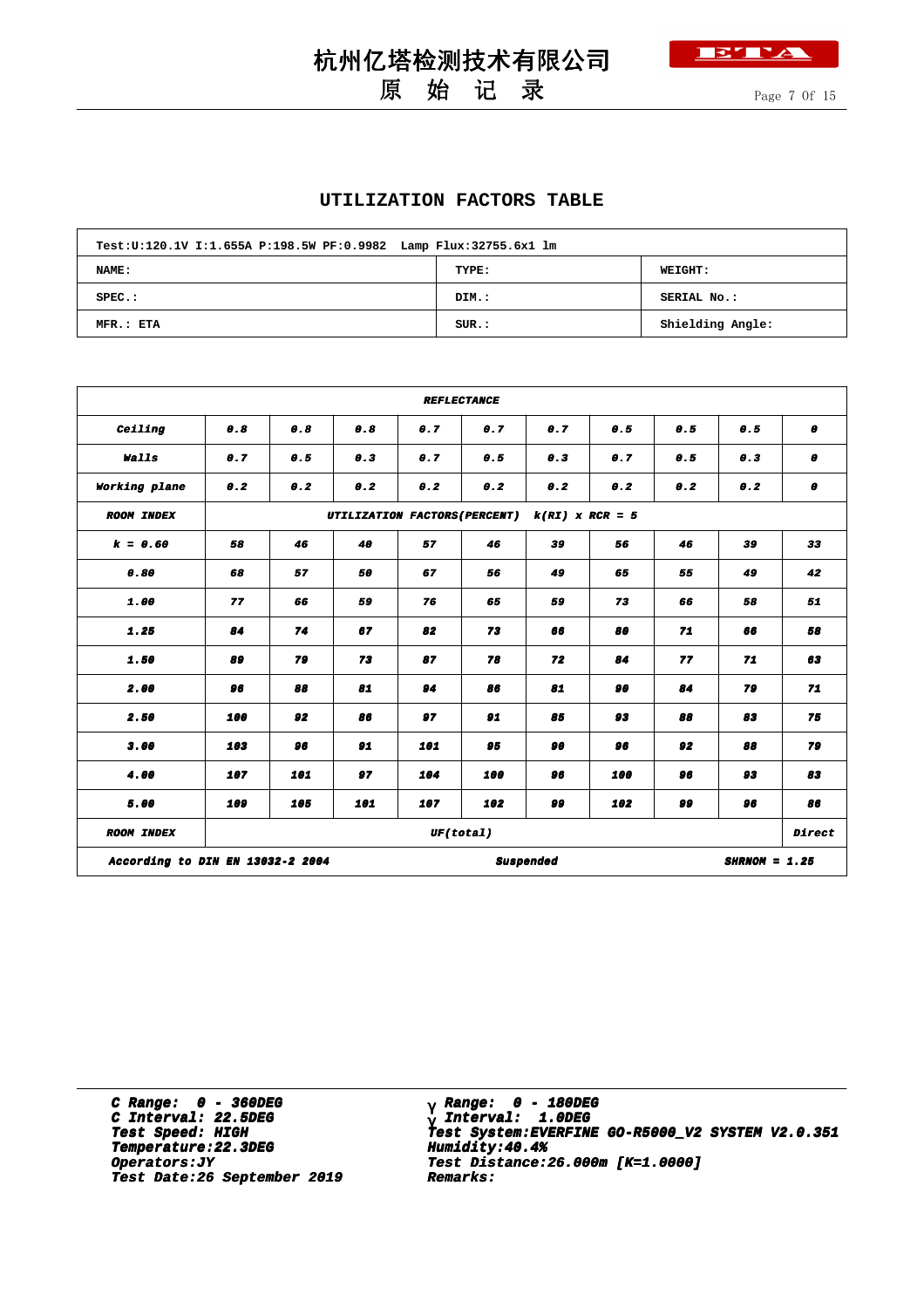

## 原 始 记 录

Page 8 Of 15

#### **ISOCANDELA DIAGRAM**

| Test:U:120.1V I:1.655A P:198.5W PF:0.9982 Lamp Flux:32755.6x1 lm |       |                  |
|------------------------------------------------------------------|-------|------------------|
| NAME:                                                            | TYPE: | <b>WEIGHT:</b>   |
| $SPEC.$ :                                                        | DIM.: | SERIAL No.:      |
| MFR.: ETA                                                        | SUR.: | Shielding Angle: |



**C Range: 0 - 360DEG C Interval: 22.5DEG Temperature:22.3DEG Humidity:40.4% Temperature:22.3DEG Humidity:40.4% Test Date:26 September 2019 Remarks: Date:26 September 2019 Remarks:**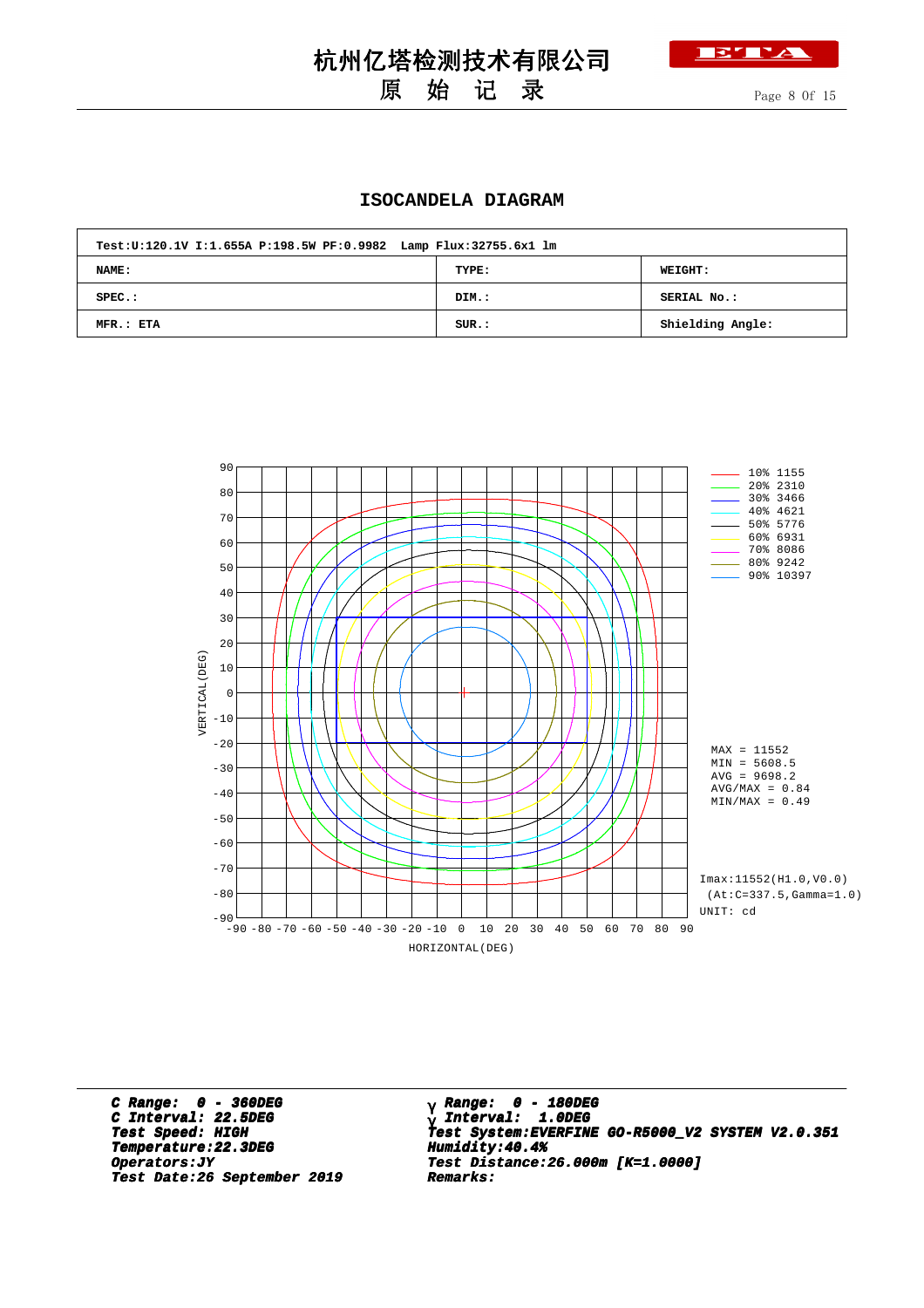## 原 始 记 录

Page 9 Of 15

**BY TA** 

#### **AAI Figure**

| Test:U:120.1V I:1.655A P:198.5W PF:0.9982 Lamp Flux:32755.6x1 lm |       |                  |
|------------------------------------------------------------------|-------|------------------|
| NAME:                                                            | TYPE: | <b>WEIGHT:</b>   |
| $SPEC.$ :                                                        | DIM.: | SERIAL No.:      |
| MFR.: ETA                                                        | SUR.: | Shielding Angle: |



**Flux out:25030 lm**

**Note:The Curves indicate the illuminated area and the average illumination when the luminaire is at different distance.**

**C Range: 0 - 360DEG C Interval: 22.5DEG Temperature:22.3DEG Humidity:40.4% Temperature:22.3DEG Humidity:40.4% Test Date:26 September 2019 Remarks: Date:26 September 2019 Remarks:**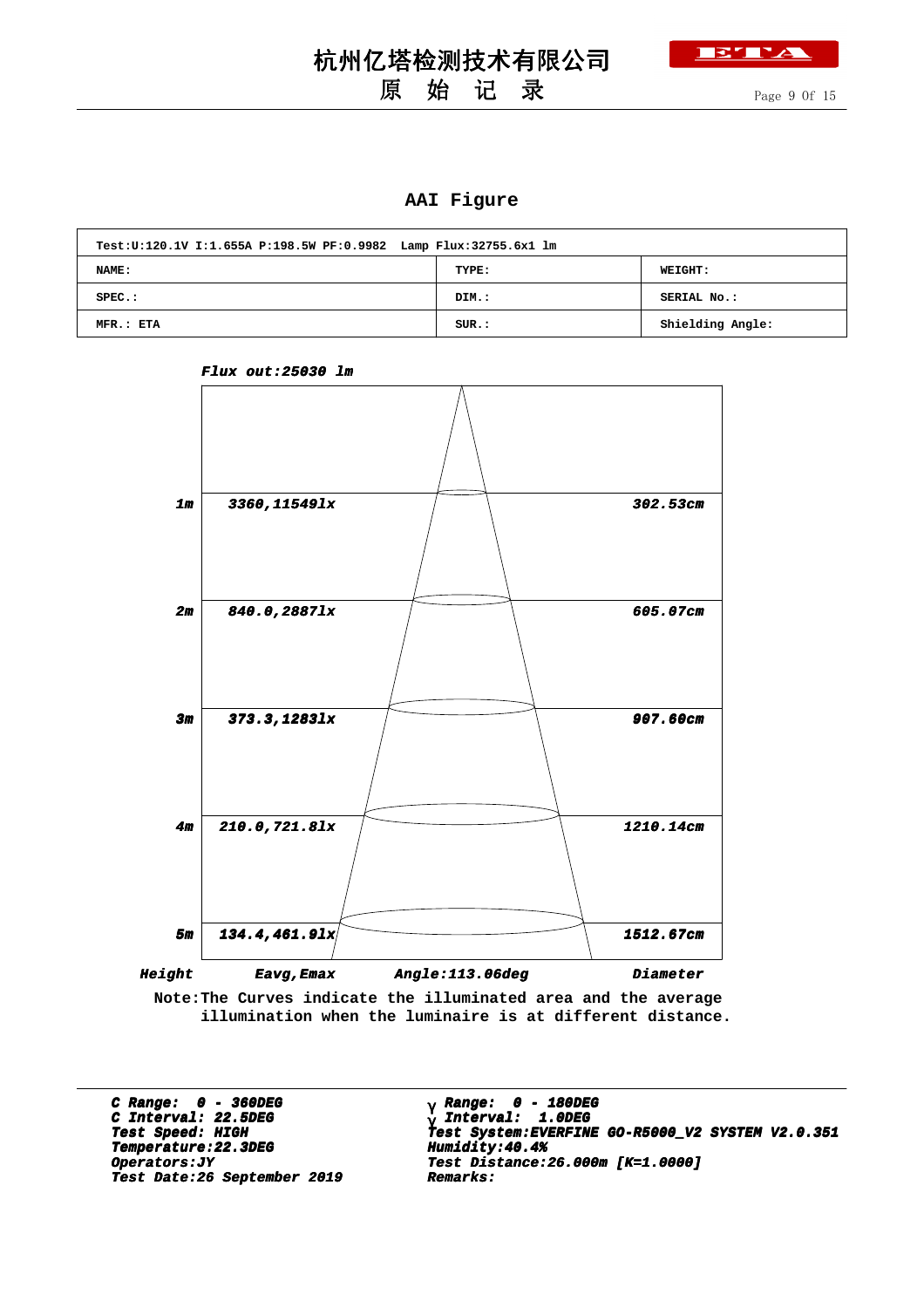#### 杭州亿塔检测技术有限公司 **BY TA**

## 原 始 记 录

Page 10 Of 15

#### **ISOLUX DIAGRAM**

| Test:U:120.1V I:1.655A P:198.5W PF:0.9982 Lamp Flux:32755.6x1 lm |       |                  |
|------------------------------------------------------------------|-------|------------------|
| NAME:                                                            | TYPE: | <b>WEIGHT:</b>   |
| $SPEC.$ :                                                        | DIM.: | SERIAL No.:      |
| MFR.: ETA                                                        | SUR.: | Shielding Angle: |



**C Range: 0 - 360DEG C Interval: 22.5DEG Temperature:22.3DEG Humidity:40.4% Temperature:22.3DEG Humidity:40.4% Test Date:26 September 2019 Remarks: Date:26 September 2019 Remarks:**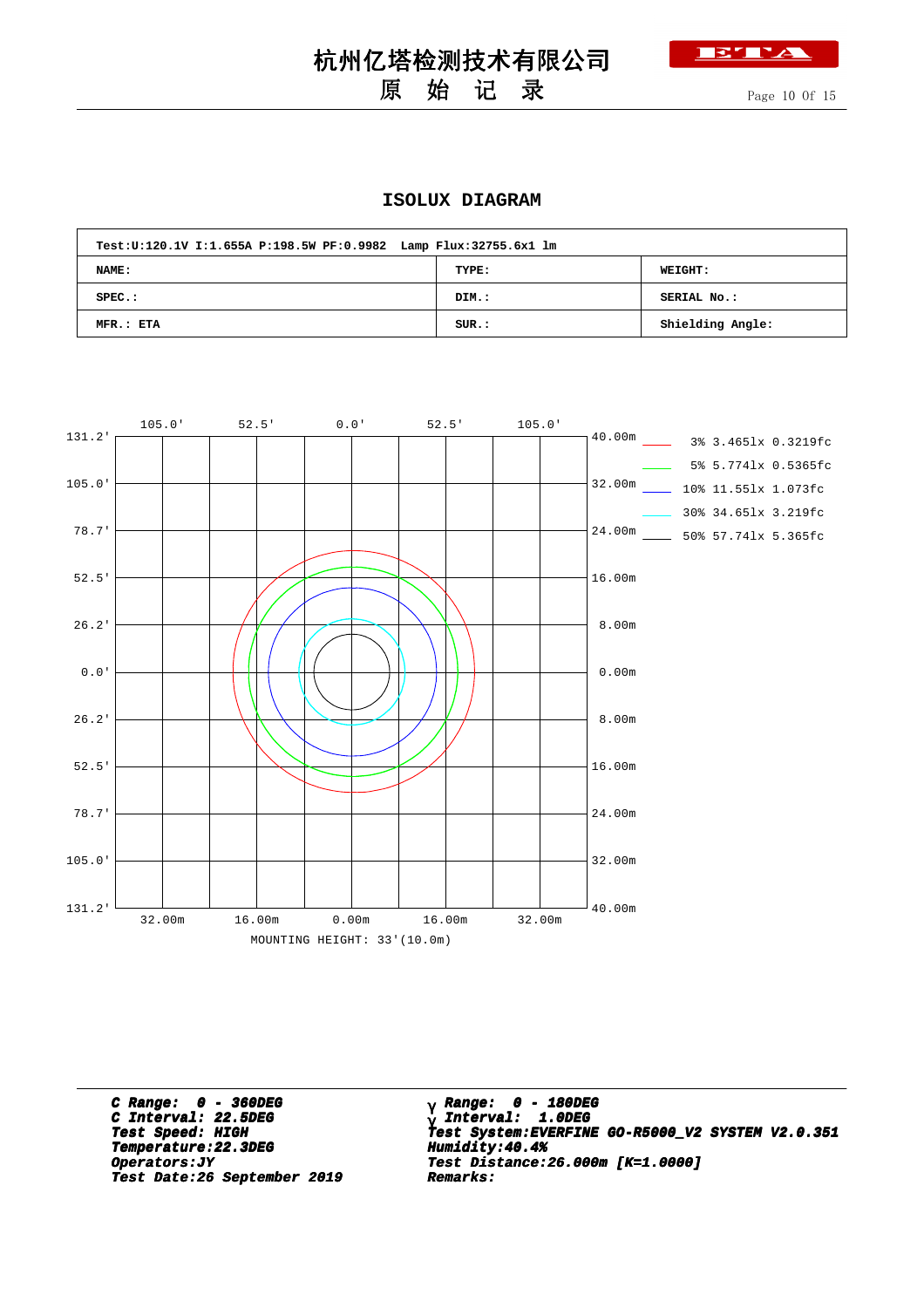

原 始 记 录

Page 11 Of 15

#### **LED Avg.L Report**

| Test:U:120.1V I:1.655A P:198.5W PF:0.9982 Lamp Flux:32755.6x1 lm |       |                  |
|------------------------------------------------------------------|-------|------------------|
| NAME:                                                            | TYPE: | <b>WEIGHT:</b>   |
| $SPEC.$ :                                                        | DIM.: | SERIAL No.:      |
| MFR.: ETA                                                        | SUR.: | Shielding Angle: |

| AvqL              | cd/m2  |
|-------------------|--------|
| $L_0~180(65)$ av  | 509443 |
| $L 0~180(75)$ av  | 331377 |
| $L 0~180(85)$ av  | 104425 |
| $L$ 90~270(65)av  | 507864 |
| $L_90~270(75)$ av | 331272 |
| $L$ 90~270(85)av  | 90072  |
| $L$ 45(65) av     | 509531 |
| $L$ 45(75) av     | 331278 |
| $L$ 45(85) av     | 98176  |

**Standard: GB/T 29293-2012**

**C Range: 0 - 360DEG C Interval: 22.5DEG Temperature:22.3DEG Humidity:40.4%** *Constants:JY* **Test Distance:22.3DEG Test Date:26 September 2019 Remarks: Date:26 September 2019 Remarks:**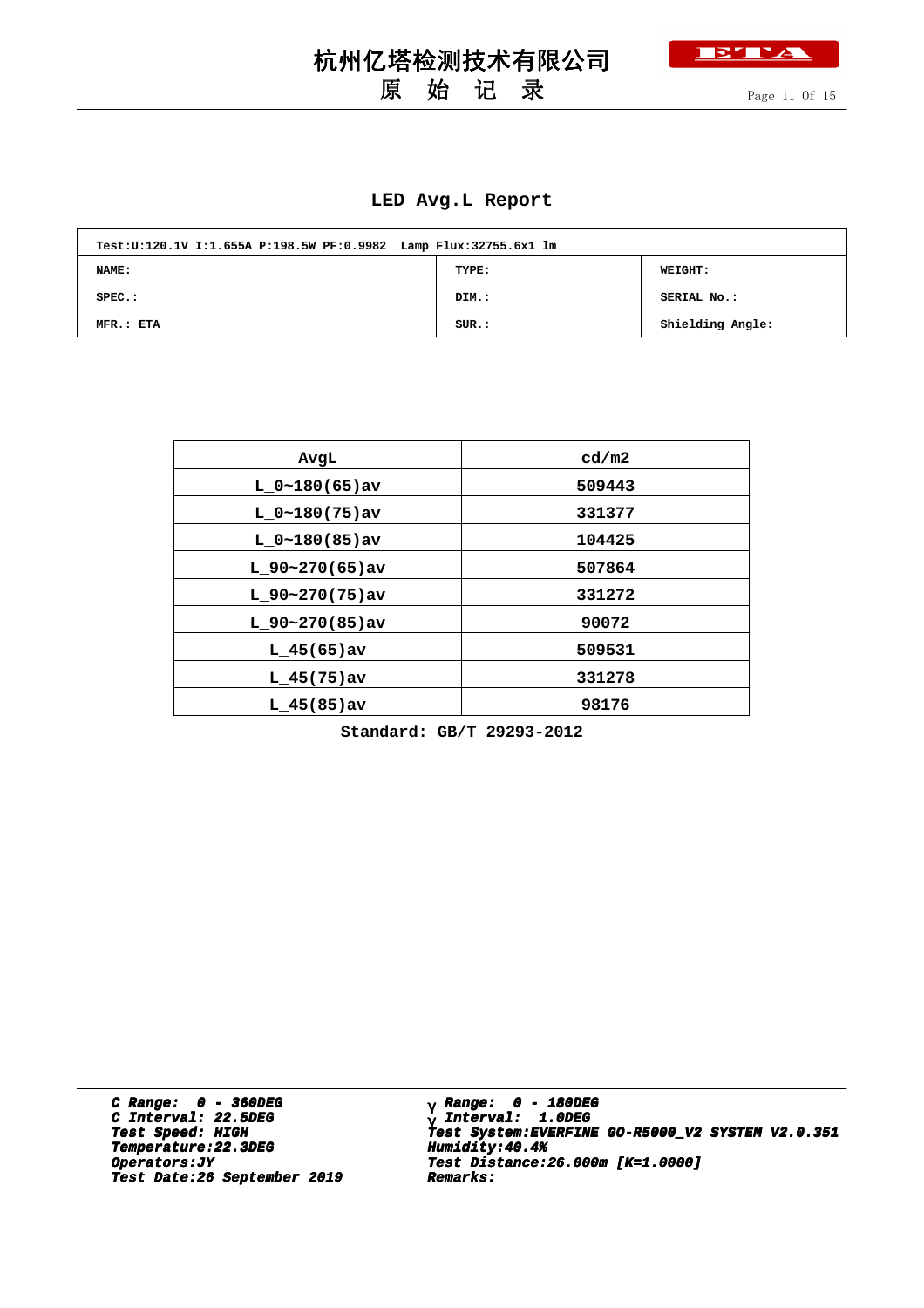## 原 始 记 录

Page 12 Of 15

BLY

#### **Planar Illuminance Curve**



**C Range: 0 - 360DEG C Interval: 22.5DEG Temperature:22.3DEG Humidity:40.4% Temperature:22.3DEG Humidity:40.4% Test Date:26 September 2019 Remarks: Date:26 September 2019 Remarks:**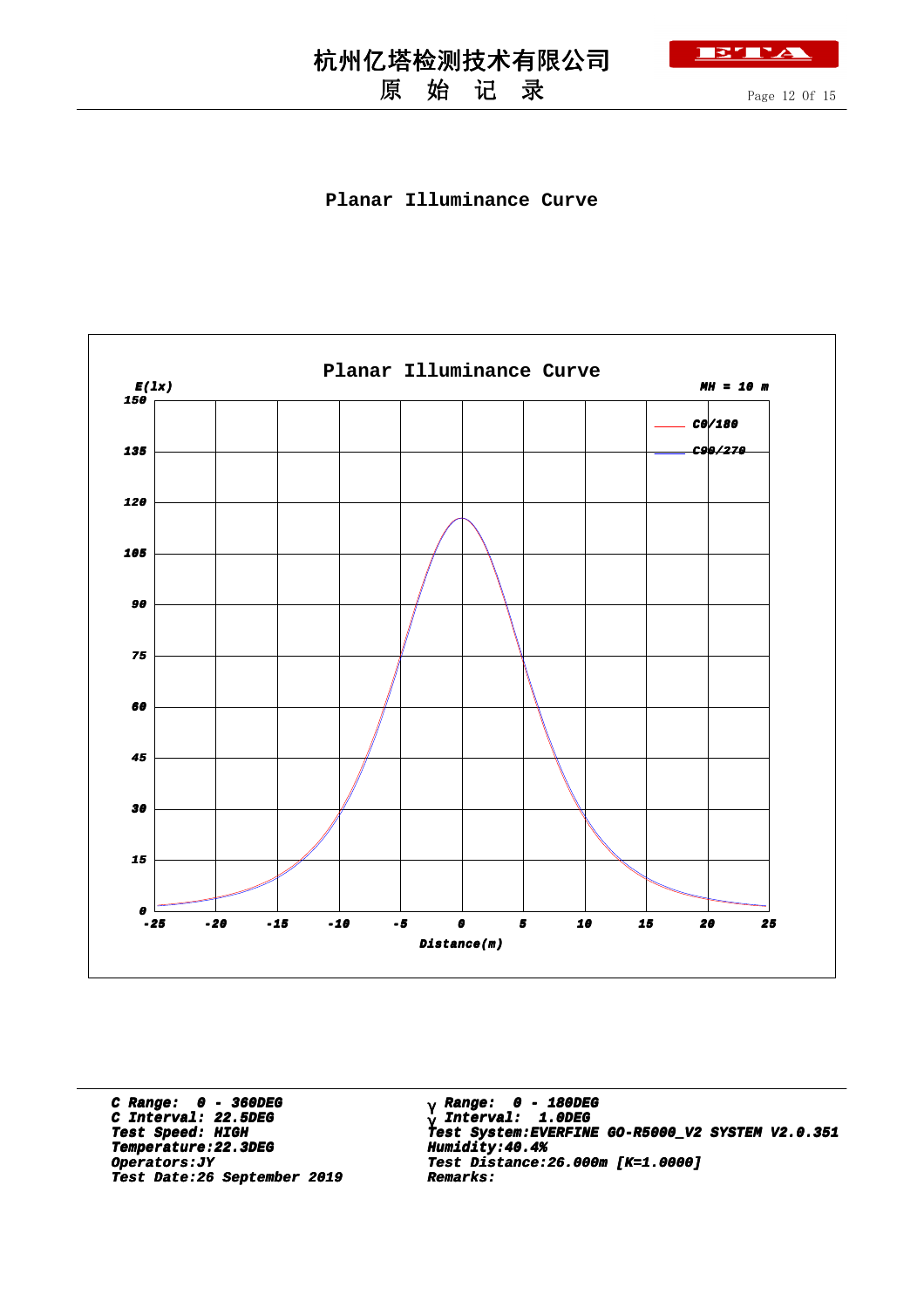## 原 始 记 录

**TETT!** 

#### **LUMINOUS DISTRIBUTION INTENSITY DATA**

| Test: U:120.1V I:1.655A P:198.5W PF: 0.9982 Lamp Flux: 32755.6x1 lm |          |                  |
|---------------------------------------------------------------------|----------|------------------|
| <b>NAME:</b>                                                        | TYPE:    | <b>WEIGHT:</b>   |
| $SPEC.$ :                                                           | DIM.:    | SERIAL No.:      |
| MFR.: ETA                                                           | $SUR$ .: | Shielding Angle: |

| Table--1       |      |      |      |                      |                  |                             |             |             |      |                       |               |                                                     |      |                             |                  | UNIT: x10cd |  |  |
|----------------|------|------|------|----------------------|------------------|-----------------------------|-------------|-------------|------|-----------------------|---------------|-----------------------------------------------------|------|-----------------------------|------------------|-------------|--|--|
| C(DEG)         |      |      |      |                      |                  |                             |             |             |      |                       |               |                                                     |      |                             |                  |             |  |  |
| $\gamma$ (DEG) | 0    | 22.5 | 45   | 67.5                 | 90               |                             |             |             |      |                       |               | $ 112.5 $ 135 $ 157.5 $ 180 $ 202.5 $ 225 $ 247.5 $ |      | 270 292.5                   |                  | 315 337.5   |  |  |
| 0              | 1155 | 1155 | 1155 | 1155   1155          |                  |                             | 1155   1155 | 1155        | 1155 |                       |               | 1155   1155   1155   1155                           |      |                             | $1155$   1155    | 1155        |  |  |
| 5              | 1153 | 1152 | 1152 | 1151                 | 1150             | 1149                        | 1148        | 1148        | 1148 | 1148                  | 1149          | 1150                                                | 1151 | 1152                        | 1152             | 1153        |  |  |
| 10             | 1142 | 1141 |      | 1140   1138   1136   |                  | 1135                        | 1134        | 1133        | 1133 |                       | $1134$   1135 | 1137                                                | 1138 |                             | $1141$   1142    | 1143        |  |  |
| 15             | 1123 | 1123 | 1120 |                      | 1118   1115      | 1112                        | 1110        | 1109        | 1110 | 1111                  | 1112          | 1115                                                | 1118 | 1121                        | 1123             | 1125        |  |  |
| 20             | 1096 | 1095 |      | 1092 1088            | 1084             | 1081                        | 1078        | 1076        | 1078 | 1079                  | 1081          | 1085                                                | 1088 | 1093 1096                   |                  | 1097        |  |  |
| 25             | 1060 | 1059 | 1055 | 1050                 | 1044             | 1041                        | 1038        | 1035        | 1037 | 1039                  | 1041          | 1045                                                | 1050 | 1055                        | 1060             | 1062        |  |  |
| 30             | 1016 | 1014 | 1009 | 1003                 | 997              | 993                         | 988         | 985         | 987  | 989                   | 992           | 998                                                 | 1003 | 1010                        | 1014             | 1017        |  |  |
| 35             | 960  | 959  | 953  | 945                  | 937              | 933                         | 927         | 924         | 927  | 929                   | 933           | 940                                                 | 946  | 954                         | 959              | 963         |  |  |
| 40             | 893  | 890  | 884  | 876                  | 867              | 861                         | 854         | 851         | 854  | 856                   | 862           | 869                                                 | 877  | 886                         | 892              | 896         |  |  |
| 45             | 814  | 812  | 806  | 798                  | 789              | 781                         | 773         | 769         | 774  | 775                   | 781           | 789                                                 | 798  | 807                         | 814              | 819         |  |  |
| 50             | 729  | 727  | 720  | 713                  | 702              | 692                         | 683         | 679         | 684  | 686                   | 693           | 701                                                 | 711  | 722                         | 729              | 735         |  |  |
| 55             | 636  | 633  | 626  | 618                  | 605              | 594                         | 584         | 580         | 585  | 587                   | 594           | 604                                                 | 615  | 627                         | 636              | 641         |  |  |
| 60             | 531  | 526  | 518  | 508                  | 495              | 483                         | 473         | 469         | 472  | 475                   | 484           | 495                                                 | 507  | 520                         | 531              | 537         |  |  |
| 65             | 419  | 413  | 406  | 394                  | 379              | 368                         | 358         | 353         | 356  | 359                   | 369           | 380                                                 | 393  | 407                         | 418              | 424         |  |  |
| 70             | 298  | 291  | 283  | 271                  | 258              | 247                         | 238         | 234         | 235  | 237                   | 247           | 258                                                 | 271  | 286                         | 298              | 304         |  |  |
| 75             | 182  | 177  | 169  | 159                  | 150              | 138                         | 131         | 127         | 127  | 130                   | 137           | 147                                                 | 159  | 171                         | 181              | 187         |  |  |
| 80             | 86.1 | 81.9 | 76.6 | 69.0                 | 63.1             | 56.6                        | 50.4        | 47.6        | 49.1 | 50.3                  | 55.3          | 59.7                                                | 67.1 | 76.6                        | 83.5             | 88.2        |  |  |
| 85             | 25.1 | 23.1 | 20.1 | 15.7                 | 12.2             | 9.91                        | 9.39        | 7.51        | 7.69 | 8.55                  | 9.28          | 11.4                                                | 16.0 | 18.8                        | 22.9             | 25.4        |  |  |
| 90             | 3.33 | 3.01 | 2.55 | 2.05                 | 1.69             | 1.56                        | 1.53        | 1.56        | 1.53 | 1.46                  | 1.45          | 1.64                                                | 2.02 | 2.52                        | 3.03             | 3.40        |  |  |
| 95             | 1.07 | 0.97 | 0.89 |                      | 0.95 1.16        | 1.44                        | 1.68        | 1.81        | 1.79 |                       |               | $1.60$   $1.35$   $1.12$   $1.00$                   |      |                             | 1.00 1.09        | 1.13        |  |  |
| 100            | 1.95 | 1.94 | 2.04 | 2.27                 | 2.56             | 2.79                        | 2.83        | 2.81        | 2.86 | 2.92                  | 2.82          | $2.53 \mid 2.26$                                    |      |                             | $2.14$   2.07    | 2.04        |  |  |
| 105            | 2.96 | 3.09 | 3.44 |                      | $2.78 \mid 4.23$ | 3.40                        | 4.13        | 3.85        | 4.05 | 4.30                  | 4.55          | 2.95                                                | 3.86 | 2.90                        | 3.28             | 3.03        |  |  |
| 110            | 3.98 | 4.17 | 4.85 | 4.51                 | 5.98             | 5.75                        | 5.22        | 4.87        | 5.24 | 6.07                  | 6.41          | 5.39                                                | 5.59 | 4.40                        | 4.46             | 4.04        |  |  |
| 115            | 4.87 | 5.29 | 5.90 |                      | $6.56$ 7.71      | 7.98                        | 5.60        | 5.86        | 6.55 | 7.66                  | 5.76          | 7.52                                                | 6.66 | 6.40                        | 5.32             | 5.02        |  |  |
| 120            | 5.75 | 6.37 | 5.56 |                      | $8.79$ 9.36      | 9.73                        | 7.58        | 6.78        | 7.89 | 7.94                  | 7.40          | $9.44 \mid 8.36$                                    |      | 8.35                        | 5.81             | 6.00        |  |  |
| 125            | 6.63 | 6.69 | 7.60 |                      | 10.4 10.9        | 11.3                        | 10.4        | 7.61        | 8.15 | 7.80                  | 10.9          | 11.1                                                | 9.39 | $9.70$ 7.90                 |                  | 6.88        |  |  |
| 130            | 7.44 | 7.33 |      | $10.6$   12.1   12.3 |                  | 12.9                        | 12.2        | 9.01        | 8.89 | 10.3                  | 12.9          | $12.7$ 12.0                                         |      | $11.2$   $10.2$             |                  | 7.85        |  |  |
| 135            | 8.28 | 9.40 | 13.1 |                      | $13.5$   13.7    | 14.2                        | 13.8        | 11.8        | 12.0 | 13.8                  | 13.4          | $14.2$ 13.7                                         |      |                             | $10.9$   11.5    | 9.53        |  |  |
| 140            | 11.9 | 13.1 |      | $14.4$   14.7   14.9 |                  | 15.0                        | 15.0        | 13.9        | 13.8 | 15.5                  | 14.7          | $15.5$   15.1                                       |      |                             | $12.6 \mid 12.3$ | 11.0        |  |  |
| 145            | 11.1 | 14.8 |      |                      |                  | $15.5$   15.9   16.0   15.8 | 14.5        | 11.9        | 14.1 | 16.9                  | 15.7          |                                                     |      | $16.2$   16.3   14.6   12.9 |                  | 10.5        |  |  |
| 150            | 11.4 | 15.3 | 16.6 |                      | 16.9 16.7        | 16.1                        | 13.5        | 11.0        | 12.3 | 15.7                  | 16.9          | 17.2                                                | 17.3 | $16.1$   12.5               |                  | 10.5        |  |  |
| 155            | 11.0 | 14.9 |      | $17.5$ 17.7   16.8   |                  | 14.1                        | 11.3        | 11.5        | 11.9 | 13.0                  | 15.8          | 17.9                                                | 17.6 | $15.9$   12.0               |                  | 11.0        |  |  |
| 160            | 11.6 | 15.7 | 18.4 |                      | 18.6 15.7        | 12.1                        | 11.6        | 12.0        | 12.3 | 12.0                  | 13.8          | 18.0                                                | 18.0 |                             | $16.7$ 12.7      | 11.5        |  |  |
| 165            | 11.9 | 16.1 |      | $19.0$   18.5   14.3 |                  | 11.3                        | 11.8        | $12.2$ 12.5 |      |                       | $12.2$ 12.6   | $16.4$ 18.6                                         |      | $17.2$   13.1               |                  | 11.9        |  |  |
| 170            | 12.1 | 16.0 | 19.4 |                      | $17.9$   12.9    | 11.7                        | 12.1        | 12.5        | 12.6 |                       | $12.3$ 12.2   | 15.3 18.8                                           |      | 16.7                        | 13.1             | 12.2        |  |  |
| 175            | 14.7 | 15.4 |      | $17.1$   14.8   11.6 |                  | 13.4                        | 17.3        | 20.2        | 20.0 |                       | $15.7$   12.3 | $13.3 \mid 14.8$                                    |      | $15.2$   16.0               |                  | 18.2        |  |  |
| 180            | 20.5 | 20.5 | 17.1 |                      |                  | $10.9$  13.6 18.5           | 20.4        |             |      | $20.5$ 20.5 20.5 17.1 |               |                                                     |      | $10.9$   13.6   18.5   20.4 |                  | 20.5        |  |  |

**C Range: 0 - 360DEG C Interval: 22.5DEG Temperature:22.3DEG Humidity:40.4% Temperature:22.3DEG Humidity:40.4% Test Date:26 September 2019 Remarks: Date:26 September 2019 Remarks:**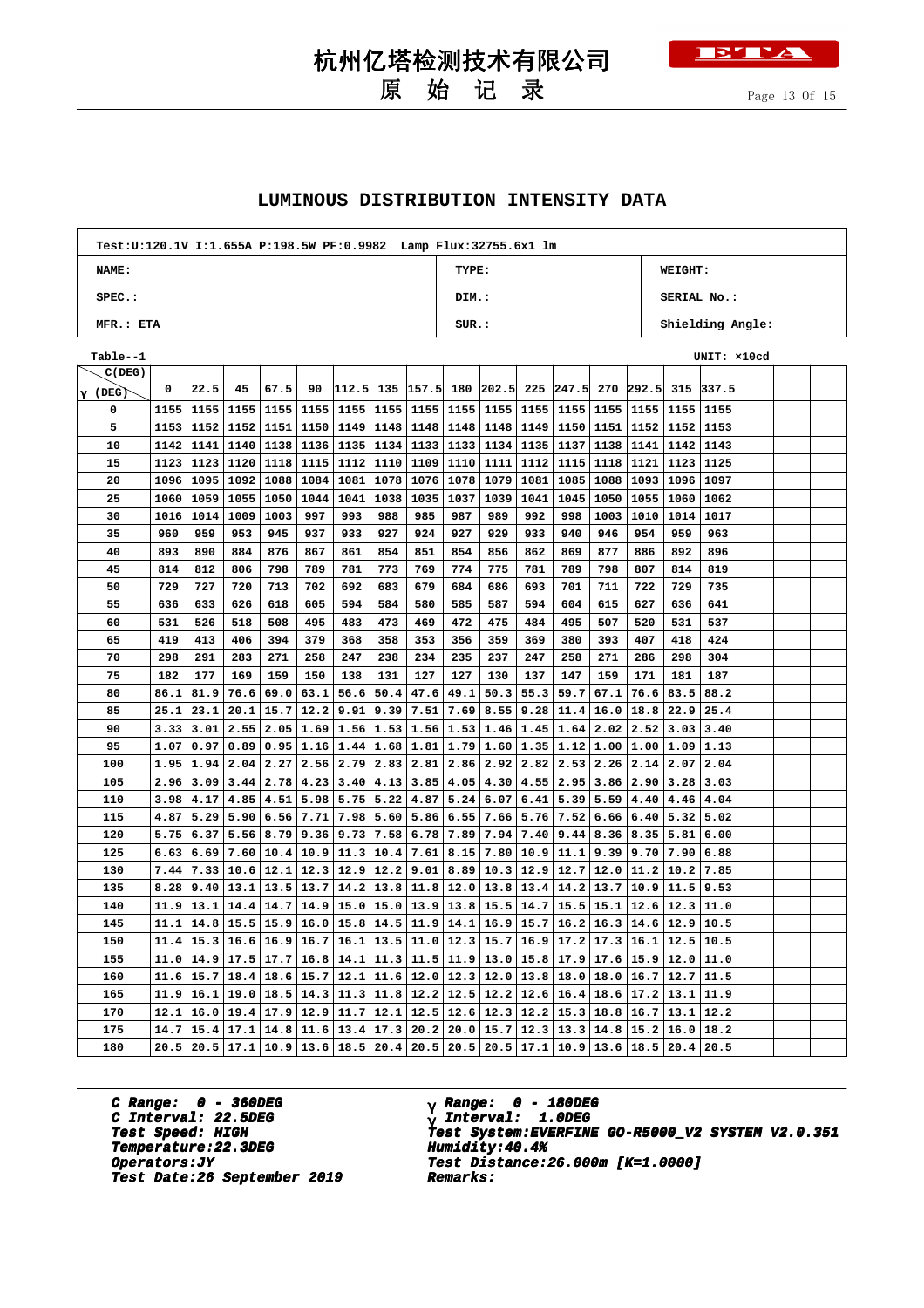## 原 始 记 录

|                |                |                    | Photometric Data Table [cd] |                     |                |                |                              |                              |                |                              |
|----------------|----------------|--------------------|-----------------------------|---------------------|----------------|----------------|------------------------------|------------------------------|----------------|------------------------------|
| G/C            | 0.0            | 22.5               | 45.0                        | 67.5                | 90.0           | 112.5          | 135.0                        | 157.5                        | 180.0          | 202.5                        |
| 0.0<br>3.0     | 11549<br>11546 | 11549<br>11544     | 11549<br>11541              | 11549<br>11536      | 11549<br>11530 | 11549<br>11524 | 11549<br>11519               | 11549<br>11517               | 11549<br>11518 | 11549<br><i><b>11519</b></i> |
| 6.0            | 11510          | 11508              | 11500                       | <b>11490</b>        | 11479          | 11467          | 11460                        | 11454                        | 11455          | 11459                        |
| 9.0            | 11446          | 11441              | 11428                       | 11416               | 11396          | 11382          | 11372                        | 11363                        | 11367          | 11373                        |
| 12.0           | 11354<br>11234 | 11347<br>11226     | 11329<br>11202              | 11313<br>11178      | 11286<br>11147 | 11266<br>11122 | 11255<br>11101               | 11242<br><i><b>11085</b></i> | 11249<br>11099 | 11256<br>11107               |
| 15.0<br>18.0   | 11082          | 11072              | 11042                       | 11007               | 10973          | 10949          | 10917                        | 10903                        | 10915          | 10926                        |
| 21.0           | 10899          | 10888              | 10854                       | <i><b>10809</b></i> | 10765          | 10741          | 10702                        | 10681                        | 10701          | 10711                        |
| 24.0           | 10683          | 10669              | 10631                       | 10581               | 10527          | 10500          | 10461                        | 10430                        | 10456          | 10472                        |
| 27.0<br>30.0   | 10433<br>10158 | 10424<br>10141     | 10378<br>10091              | 10320<br>10028      | 10262<br>9967  | 10232<br>9930  | 10187<br>9882                | 10156<br>9847                | 10181<br>9875  | 10200<br>9891                |
| 33.0           | 9848           | 9824               | 9767                        | 9697                | 9625           | 9580           | 9535                         | 9501                         | 9523           | 9544                         |
| 36.0           | 9480           | 9462               | 9396                        | 9321                | 9242           | 9190           | 9138                         | 9102                         | 9127           | 9148                         |
| 39.0           | 9072<br>8622   | 9053<br>8600       | 8982<br>8532                | 8906<br>8457        | 8822<br>8368   | 8761<br>8294   | 8701<br>8226                 | 8664<br>8189                 | 8692<br>8225   | 8713<br>8245                 |
| 42.0<br>45.0   | 8142           | <i><b>8119</b></i> | 8057                        | 7984                | 7892           | 7808           | 7734                         | 7689                         | 7737           | 7754                         |
| 48.0           | 7642           | 7620               | 7555                        | 7485                | 7379           | 7287           | 7206                         | 7166                         | 7206           | 7228                         |
| 51.0           | 7121           | 7095               | 7025                        | 6949                | 6839           | 6740           | 6648                         | 6614                         | 6646           | 6671                         |
| 54.0<br>57.0   | 6564<br>5960   | 6538<br>5918       | 6460<br>5845                | 6379<br>5759        | 6258<br>5614   | 6149<br>5501   | 6057<br>5404                 | 6020<br>5370                 | 6050<br>5394   | 6076<br>5422                 |
| 60.0           | 5306           | 5256               | 5185                        | 5081                | 4953           | 4828           | 4729                         | 4687                         | 4722           | 4747                         |
| 63.0           | 4645           | 4588               | 4517                        | 4409                | 4274           | 4154           | 4055                         | 4005                         | 4042           | 4066                         |
| 66.0           | 3960<br>3236   | 3900<br>3163       | 3823<br>3080                | 3700<br>2951        | 3546<br>2812   | 3433<br>2707   | 3342<br>2615                 | 3292<br>2570                 | 3316<br>2584   | 3354<br>2615                 |
| 69.0<br>72.0   | 2501           | 2444               | 2361                        | 2239                | 2126           | 2011           | 1925                         | 1883                         | 1883           | 1914                         |
| 75.0           | 1817           | 1767               | 1692                        | 1589                | 1496           | 1382           | 1308                         | 1271                         | 1271           | 1298                         |
| 78.0           | 1226           | 1172               | 1101                        | 1014                | 924.3          | 839.2          | 772.3                        | 731.2                        | 746.8          | 769.6                        |
| 81.0           | 700.5<br>324.3 | 664.2<br>304.5     | 626.3<br>272.8              | 565.5<br>234.5      | 499.1<br>188.4 | 443.7<br>164.1 | 383.6<br>144.4               | 363.8<br>122.6               | 364.3<br>126.0 | 374.6<br>136.8               |
| 84.0<br>87.0   | 105.0          | 94.81              | 77.52                       | 59.17               | 45.59          | 37.61          | 34.19                        | 33.01                        | 32.64          | 34.06                        |
| 90.0           | 33.31          | 30.14              | 25.48                       | 20.47               | 16.91          | 15.64          | 15.33                        | 15.59                        | 15.34          | 14.56                        |
| 93.0           | 13.77<br>12.26 | 11.41              | 8.444                       | 6.764               | 7.703          | 10.35          | 12.94                        | 14.35<br>20.12               | 14.04          | 11.95                        |
| 96.0<br>99.0   | 17.58          | 11.36<br>17.19     | 10.85<br>17.91              | 11.72<br>19.75      | 13.99<br>22.44 | 16.83<br>25.20 | <i><b>19.00</b></i><br>25.95 | 26.22                        | 19.94<br>26.27 | 18.42<br>26.31               |
| 102.0          | 23.26          | 23.92              | 25.97                       | 28.74               | 32.07          | 29.91          | 33.48                        | 32.31                        | 33.20          | 34.79                        |
| 105.0          | 29.62          | 30.86              | 34.40                       | 27.85               | 42.34          | 34.01          | 41.32                        | 38.47                        | 40.50          | 43.04                        |
| 108.0          | 35.83<br>41.95 | 37.60<br>43.90     | 42.34<br>52.59              | 33.90<br>49.95      | 52.79<br>63.32 | 48.40<br>61.47 | 49.84<br>54.66               | 44.52<br>50.72               | 48.71<br>54.45 | 54.19<br>64.03               |
| 111.0<br>114.0 | 47.15          | 50.38              | 59.25                       | 61.54               | 73.75          | 75.36          | 56.54                        | 56.58                        | 62.97          | 73.45                        |
| 117.0          | 52.01          | 58.39              | 57.18                       | 75.26               | 83.89          | 87.75          | 59.04                        | 62.52                        | 70.43          | 80.54                        |
| 120.0          | 57.49<br>62.80 | 63.71<br>64.97     | 55.65<br>64.99              | 87.88<br>97.82      | 93.65          | 97.33<br>107.2 | 75.78<br>91.39               | 67.76<br>72.63               | 78.89          | 79.38<br>75.76               |
| 123.0<br>126.0 | 68.05          | 68.13              | 82.09                       | 106.7               | 102.8<br>112.1 | 116.4          | 107.8                        | 78.88                        | 82.57<br>82.45 | 82.92                        |
| 129.0          | 72.98          | 71.38              | 99.02                       | 117.6               | 120.7          | 125.6          | 118.5                        | 86.82                        | 87.32          | 100.3                        |
| 132.0          | 77.58          | 76.76              | 121.0                       | 126.6               | 128.9          | 134.6          | 130.2                        | 106.1                        | 92.67          | 118.3                        |
| 135.0<br>138.0 | 82.83<br>107.5 | 94.04<br>119.1     | 131.2<br>138.6              | 134.8<br>142.5      | 136.8<br>144.3 | 142.0<br>147.3 | 138.5<br>145.5               | 118.4<br>132.4               | 119.5<br>139.4 | 137.5<br>148.8               |
| 141.0          | 122.8          | 134.7              | 146.2                       | 149.8               | 151.4          | 151.2          | 151.3                        | 138.1                        | 136.0          | 157.7                        |
| 144.0          | 111.5          | 144.7              | 153.2                       | 156.5               | 157.9          | 156.4          | 148.5                        | 118.8                        | 138.7          | 165.6                        |
| 147.0          | 115.7<br>113.7 | 153.8<br>152.6     | 159.8<br>166.3              | 162.7<br>168.6      | 163.4<br>166.9 | 161.1<br>160.7 | 143.0<br>134.5               | 117.5<br>110.2               | 138.9<br>123.3 | 171.8<br>156.7               |
| 150.0<br>153.0 | 108.7          | 147.6              | 172.3                       | 173.7               | 168.7          | 151.2          | 117.7                        | 113.2                        | 117.9          | 140.2                        |
| 156.0          | 111.3          | 150.5              | 177.2                       | 178.4               | 168.3          | 136.5          | 112.9                        | 116.3                        | 120.1          | 126.0                        |
| 159.0          | 115.0<br>117.3 | 155.3<br>158.7     | 182.7<br>187.0              | 184.2<br>188.1      | 160.2<br>150.2 | 124.0<br>114.6 | 116.0<br>116.8               | 119.6<br>120.9               | 122.2<br>124.0 | 120.8<br>120.9               |
| 162.0<br>165.0 | 118.8          | 161.2              | 190.5                       | 184.9               | 143.0          | 113.5          | 118.2                        | 122.3                        | 124.7          | 121.6                        |
| 168.0          | 119.1          | 159.2              | 191.5                       | 181.7               | 135.3          | 115.1          | 119.9                        | 123.5                        | 124.7          | 121.9                        |
| 171.0          | 121.0          | ,,,,,              | 193.1                       | 176.1               | 124.6          | 117.7          | 121.8                        | 124.9                        | 125.4          | 123.2                        |
| 174.0<br>177.0 | 121.3<br>202.3 | 142.0<br>203.7     | 171.9<br>171.0              | 160.3<br>129.2      | 116.9<br>116.7 | 120.5<br>164.6 | 130.9<br>204.8               | 154.1<br>208.5               | 158.8<br>207.4 | 126.9<br>192.1               |
| 180.0          | 204.6          | 204.5              | 170.8                       | 109.1               | 135.7          | 184.9          | 203.9                        | 204.7                        | 204.6          | 204.7                        |
|                |                |                    |                             |                     |                |                |                              |                              |                |                              |
| G/C<br>0.0     | 225.0<br>11549 | 247.5<br>11549     | 270.0<br>11549              | 292.5<br>11549      | 315.0<br>11549 | 337.5<br>11549 |                              |                              |                |                              |
| 3.0            | 11523          | 11529              | 11535                       | 11541               | 11544          | 11548          |                              |                              |                |                              |
| 6.0            | 11467          | 11480              | 11488                       | 11501               | 11510          | 11516          |                              |                              |                |                              |
| 9.0<br>12.0    | 11382<br>11268 | 11399<br>11291     | 11413<br>11311              | 11435<br>11339      | 11448<br>11357 | 11456<br>11367 |                              |                              |                |                              |
| 15.0           | 11124          | 11152              | 11176                       | 11210               | 11232          | 11246          |                              |                              |                |                              |
| 18.0           | 10947          | 10979              | 11010                       | 11049               | 11077          | 11091          |                              |                              |                |                              |
| 21.0           | 10738<br>10498 | 10776<br>10538     | 10807<br>10577              | 10861<br>10636      | 10892<br>10675 | 10906<br>10695 |                              |                              |                |                              |
| 24.0<br>27.0   | 10224          | 10272              | 10321                       | 10381               | 10427          | 10449          |                              |                              |                |                              |
| 30.0           | 9923           | 9977               | 10028                       | 10099               | 10140          | 10174          |                              |                              |                |                              |

**C Range: 0 - 360DEG C Interval: 22.5DEG Temperature:22.3DEG Humidity:40.4%**  $Test$  *Date:26* September 2019

 **Range: 0 - 180DEG** <sub>γ</sub> R**ange:** 0 - 180DE<br><sub>γ</sub> Interval: 1.0DEG γ **Test Speed: HIGH Test System:EVERFINE GO-R5000\_V2 SYSTEM V2.0.351 Operators:JY Test Distance:26.000m [K=1.0000]**